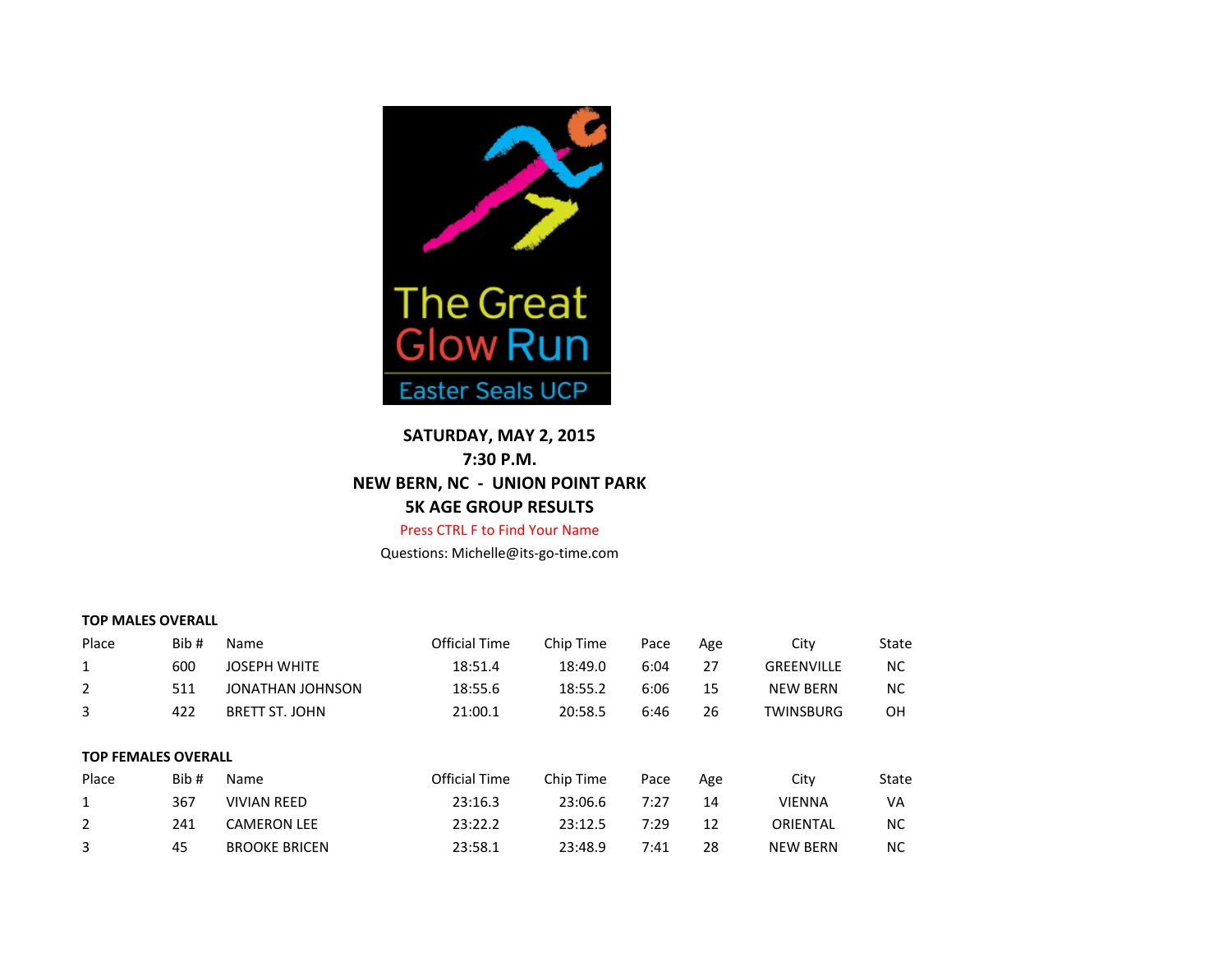| Place          | Bib# | Name                       | <b>Official Time</b> | Chip Time | Pace  | Age              | City                 | State     |
|----------------|------|----------------------------|----------------------|-----------|-------|------------------|----------------------|-----------|
| $\mathbf{1}$   | 544  | <b>DONOVAN FUENTES</b>     | 24:11.3              | 24:07.6   | 7:47  | 11               | <b>NEW BERN</b>      | NC        |
| 2              | 473  | <b>HAJIN SHUMAN</b>        | 26:50.7              | 26:46.0   | 8:38  | 10               | <b>NEW BERN</b>      | NC        |
| 3              | 587  | <b>AIDAN KIMRELL</b>       | 28:47.5              | 28:36.9   | 9:14  | 11               | <b>CAPE CARTERET</b> | NC.       |
| 4              | 427  | <b>COLTON STARKWEATHER</b> | 29:20.0              | 28:58.3   | 9:21  | 8                | <b>NEW BERN</b>      | NC        |
| 5              | 64   | PRESTON CALES              | 29:56.5              | 29:19.7   | 9:27  | 7                | <b>NEW BERN</b>      | NC.       |
| 6              | 391  | <b>JOSHUA S ROTHMAN</b>    | 30:56.9              | 30:08.4   | 9:43  | 8                | <b>HAVELOCK</b>      | <b>NC</b> |
| $\overline{7}$ | 269  | JAYDEN MALDONADO           | 31:40.7              | 31:11.5   | 10:04 | 11               | <b>NEW BERN</b>      | NC.       |
| 8              | 125  | JAYDEN DOMINEY             | 32:06.5              | 30:51.5   | 9:57  | 9                | <b>NEW BERN</b>      | <b>NC</b> |
| 9              | 425  | <b>CARTER STARKWEATHER</b> | 34:29.7              | 34:05.7   | 10:59 | 10               | <b>NEW BERN</b>      | <b>NC</b> |
| 10             | 151  | <b>ALEX FREEMAN</b>        | 34:36.8              | 34:11.5   | 11:02 | 8                | <b>HAVELOCK</b>      | NC.       |
| 11             | 246  | <b>JERIMIAH LEIGH</b>      | 36:33.6              | 32:20.1   | 10:26 | $\boldsymbol{6}$ | <b>NEW BERN</b>      | NC.       |
| 12             | 517  | <b>NOAH STEINHAUSER</b>    | 38:06.5              | 37:56.6   | 12:14 | 11               | <b>HAVELOCK</b>      | NC.       |
| 13             | 539  | <b>WESLEY ROEBUCK</b>      | 39:25.7              | 37:54.7   | 12:14 | $\overline{7}$   | <b>NEW BERN</b>      | <b>NC</b> |
| 14             | 83   | <b>GRADY CHAPMAN</b>       | 42:05.5              | 41:18.7   | 13:19 | $\overline{7}$   | <b>NEW BERN</b>      | NC        |
| 15             | 411  | <b>MELANY SILVA</b>        | 43:19.5              | 39:08.0   | 12:37 | 10               | <b>NEW BERN</b>      | NC.       |
| 16             | 410  | <b>IRVING SILVA</b>        | 43:20.1              | 39:07.0   | 12:37 | $\boldsymbol{6}$ | <b>NEW BERN</b>      | <b>NC</b> |
| 17             | 82   | <b>ETHAN CHAPMAN</b>       | 51:34.4              | 50:47.1   | 16:23 | 11               | <b>NEW BERN</b>      | NC.       |
| 18             | 68   | <b>OLLIE CANADY</b>        | 51:44.2              | 51:02.1   | 16:28 | 6                | <b>NEW BERN</b>      | <b>NC</b> |
| 19             | 92   | <b>DARIUS CLARK</b>        | 56:26.6              | 51:50.2   | 16:43 | 9                | <b>NEW BERN</b>      | NC.       |
| 20             | 285  | <b>KENNY MCCLAIN</b>       | 58:30.5              | 53:55.7   | 17:24 | 11               | <b>NEW BERN</b>      | <b>NC</b> |
| 21             | 40   | <b>OLIVER BOOTH</b>        | 1:02:41.0            | 1:00:44.4 | 19:35 | $\overline{2}$   | <b>NEW BERN</b>      | NC        |
| 22             | 38   | <b>BRANDON BOOTH</b>       | 1:02:41.2            | 1:00:44.7 | 19:35 | 5                | <b>NEW BERN</b>      | NC.       |
| 23             | 47   | <b>RANDY BRIDGMAN</b>      | 1:03:02.4            | 58:47.2   | 18:58 | 6                | <b>NEW BERN</b>      | <b>NC</b> |
| 24             | 554  | <b>ATTICUS VOSPER</b>      | 1:04:42.9            | 1:03:54.3 | 20:37 | 4                | <b>NEW BERN</b>      | NC.       |
| 25             | 323  | <b>ASA NORTH</b>           | 1:04:48.5            | 1:04:48.5 | 20:54 | 3                | <b>NEW BERN</b>      | <b>NC</b> |
| 26             | 93   | LE'DARIEN CLARK            | 1:04:54.6            | 1:00:16.4 | 19:26 | $\,8\,$          | <b>NEW BERN</b>      | NC.       |
| 27             | 304  | MICAH MILLIRON             | 1:04:56.0            | 1:03:47.7 | 20:35 | 12               | <b>NEW BERN</b>      | <b>NC</b> |
| 28             | 186  | <b>DERRICK HARE</b>        | 1:07:59.0            | 1:02:57.8 | 20:18 | 8                | <b>NEW BERN</b>      | NC        |

**MALE 13 - 18**

**MALE 12 & UNDER**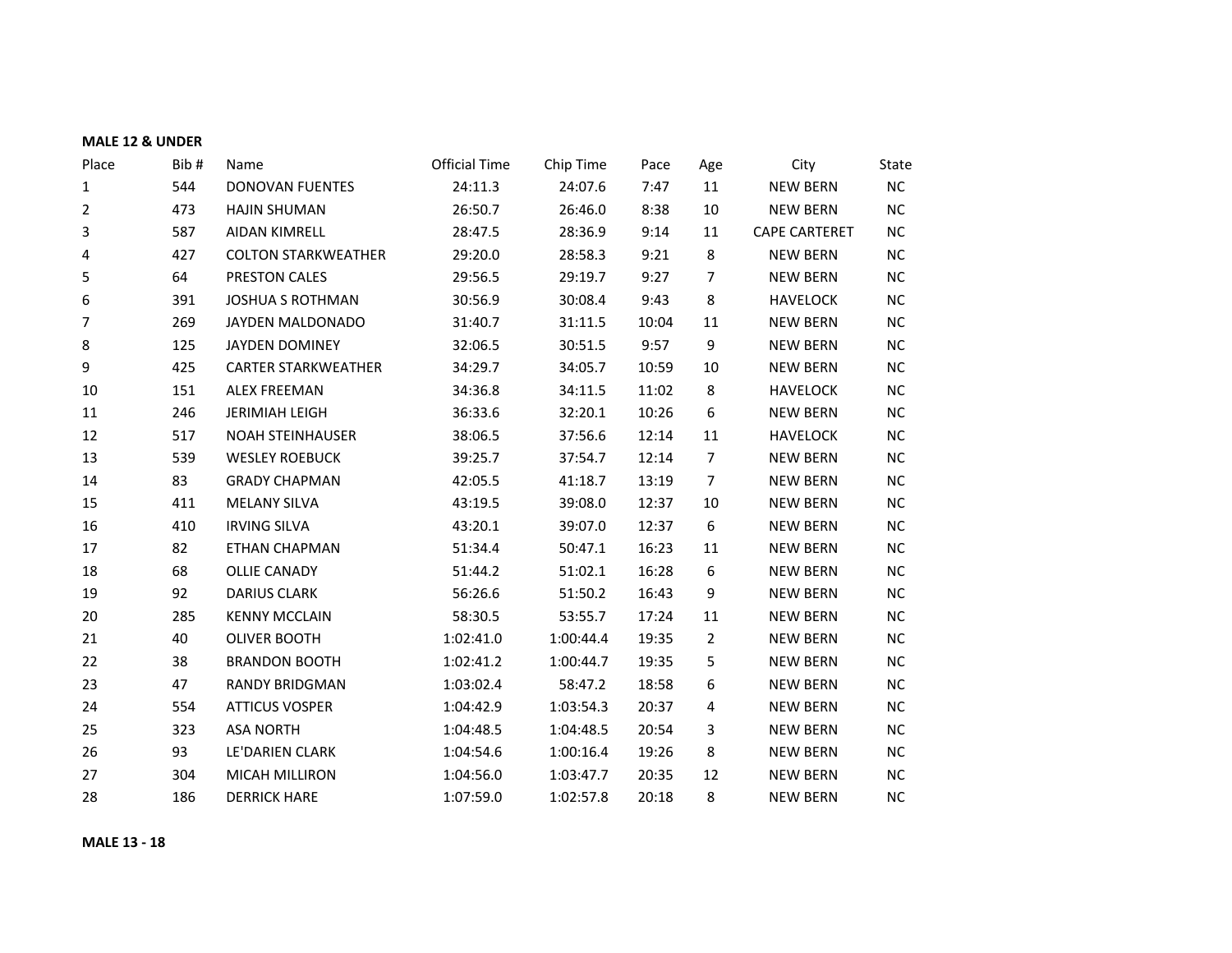| Place          | Bib# | Name                   | <b>Official Time</b> | Chip Time | Pace  | Age | City                | State     |
|----------------|------|------------------------|----------------------|-----------|-------|-----|---------------------|-----------|
| $\mathbf{1}$   | 110  | EUGENIO COTTO          | 21:21.5              | 21:02.2   | 6:47  | 14  | <b>NEW BERN</b>     | <b>NC</b> |
| $\overline{2}$ | 320  | <b>JOSH NICHOLSON</b>  | 21:28.8              | 21:24.3   | 6:54  | 16  | <b>NEW BERN</b>     | <b>NC</b> |
| 3              | 347  | NATHANIAL PINO         | 21:58.9              | 21:58.5   | 7:05  | 17  | <b>JACKSONVILLE</b> | NC.       |
| 4              | 396  | <b>KYLER SAMUELS</b>   | 22:39.1              | 22:22.6   | 7:13  | 14  | <b>HAVELOCK</b>     | <b>NC</b> |
| 5              | 51   | <b>MITCHELL BROOKS</b> | 23:47.3              | 23:36.9   | 7:37  | 13  | <b>BEAUFORT</b>     | <b>NC</b> |
| 6              | 192  | <b>BENJAMIN HART</b>   | 25:04.9              | 25:02.7   | 8:05  | 13  | <b>NEW BERN</b>     | NC.       |
| 7              | 297  | <b>JARED MCLEOD</b>    | 35:49.9              | 35:44.1   | 11:32 | 17  | <b>HAVELOCK</b>     | <b>NC</b> |
| 8              | 361  | <b>KENLY RAINES</b>    | 36:24.2              | 36:06.1   | 11:39 | 15  | <b>NEW BERN</b>     | NC.       |
| 9              | 355  | <b>NATE POLO</b>       | 36:34.0              | 32:21.0   | 10:26 | 16  | <b>NEW BERN</b>     | <b>NC</b> |
| 10             | 106  | <b>AARON COOPER</b>    | 38:03.4              | 37:14.5   | 12:01 | 13  | <b>VANCEBORO</b>    | <b>NC</b> |
| 11             | 564  | <b>MATTHEW ODHAM</b>   | 51:24.7              | 50:41.9   | 16:21 | 16  | <b>NEW BERN</b>     | NC.       |
| 12             | 296  | <b>CONRAD MCLEOD</b>   | 58:41.4              | 58:35.2   | 18:54 | 13  | <b>HAVELOCK</b>     | NC.       |
| 13             | 278  | <b>HARRY MATHIAS</b>   | 1:06:47.9            | 1:02:15.7 | 20:05 | 15  | <b>NEW BERN</b>     | <b>NC</b> |
|                |      |                        |                      |           |       |     |                     |           |

## **MALE 19 - 29**

| Place | Bib#         | Name                     | <b>Official Time</b> | Chip Time | Pace | Age | City                | State     |
|-------|--------------|--------------------------|----------------------|-----------|------|-----|---------------------|-----------|
| 1     | 552          | <b>JOSH FOLEY</b>        | 22:02.8              | 22:01.7   | 7:06 | 23  | <b>BEAUFORT</b>     | NC.       |
| 2     | 56           | <b>KYLER BUCKNER</b>     | 22:07.3              | 22:05.5   | 7:07 | 28  | ERNUL               | NC.       |
| 3     | 342          | <b>ANTHONY PETONIC</b>   | 22:13.1              | 22:12.7   | 7:10 | 21  | <b>CHERRY POINT</b> | NC.       |
| 4     | 459          | NICHOLAS TRUAN           | 22:29.9              | 22:28.8   | 7:15 | 25  | <b>JACKSONVILLE</b> | NC.       |
| 5     | 357          | <b>TYRONE PRICE</b>      | 22:37.4              | 22:21.9   | 7:13 | 29  | <b>NEW BERN</b>     | NC.       |
| 6     | 581          | <b>TRAVIS HARRISON</b>   | 23:00.5              | 22:56.2   | 7:24 | 29  | <b>NEW BERN</b>     | NC.       |
| 7     | 574          | <b>KENNETH MELLAN</b>    | 23:13.8              | 23:11.0   | 7:29 | 22  | <b>NEWPORT</b>      | NC.       |
| 8     | 602          | <b>VICTOR STICHNOT</b>   | 23:55.8              | 23:52.4   | 7:42 | 24  | <b>NEW BERN</b>     | NC.       |
| 9     | 465          | <b>PAUL URIBE</b>        | 24:06.6              | 24:06.0   | 7:46 | 22  | <b>HAVELOCK</b>     | NC.       |
| 10    | 513          | <b>ROSS KELLOGG</b>      | 25:17.8              | 25:15.4   | 8:09 | 25  | <b>WINTERVILLE</b>  | NC.       |
| 11    | 582          | <b>SEAN WATSON</b>       | 25:24.3              | 24:59.2   | 8:04 | 21  | <b>NEWPORT</b>      | NC.       |
| 12    | 287          | <b>RYAN MCDANNEL</b>     | 25:36.6              | 25:29.7   | 8:13 | 26  | <b>NEW BERN</b>     | NC.       |
| 13    | 181          | <b>BRYAN GROSSMAN</b>    | 25:37.0              | 25:31.9   | 8:14 | 28  | <b>GARNER</b>       | NC.       |
| 14    | 25           | PAUL NIMON BADGLEY JR    | 25:44.9              | 25:34.5   | 8:15 | 28  | <b>NEW BERN</b>     | NC.       |
| 15    | 575          | <b>WILLIAM SCHNEIDER</b> | 26:18.6              | 26:15.8   | 8:28 | 24  | <b>NEWPORT</b>      | NC.       |
| 16    | $\mathbf{1}$ | DANIEL ADAMS             | 26:31.6              | 26:06.0   | 8:25 | 28  | <b>SUFFOLK</b>      | VA        |
| 17    | 143          | WILLIAM FLOYD IV         | 28:49.1              | 28:21.7   | 9:09 | 21  | <b>HAVELOCK</b>     | <b>NC</b> |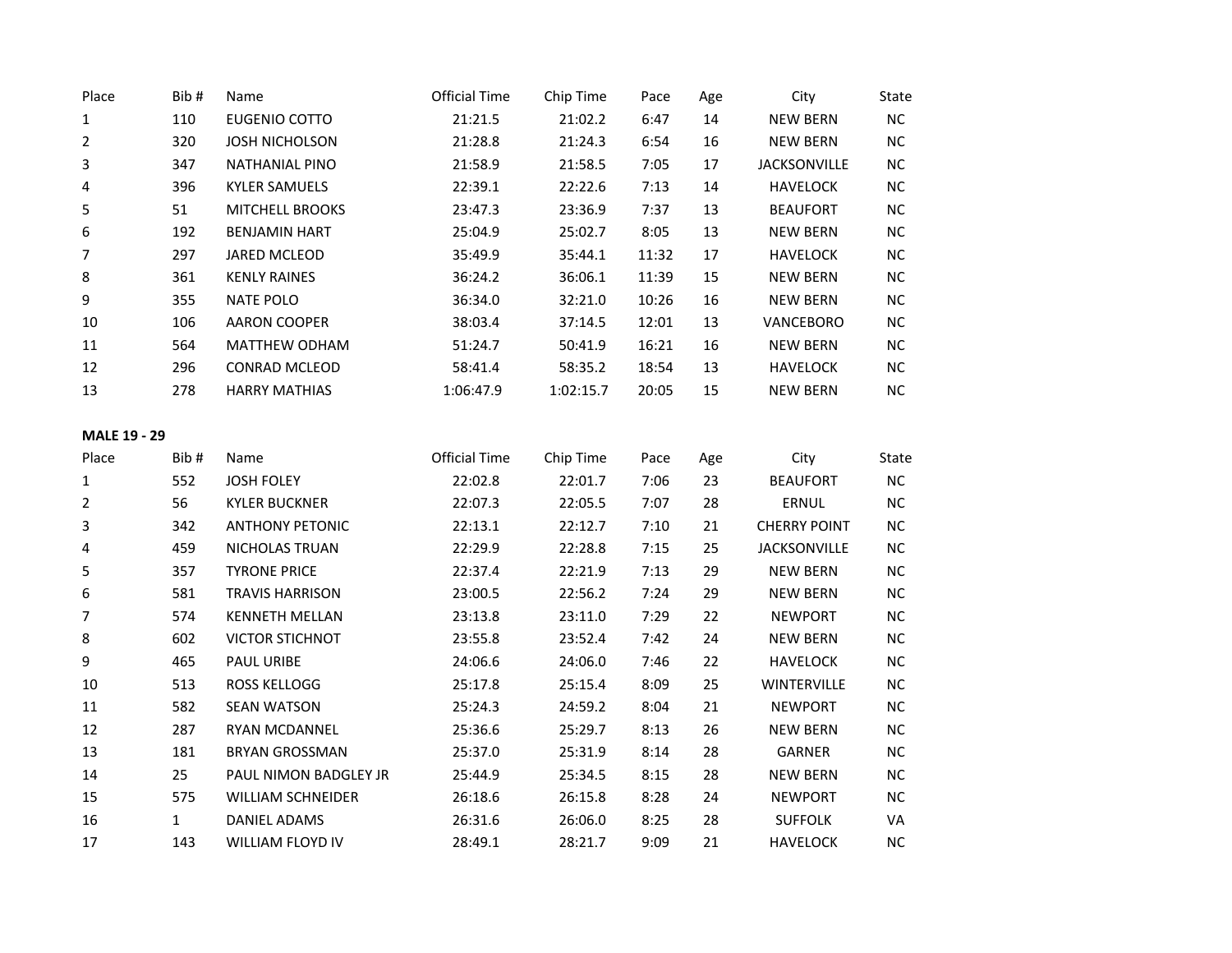| 18 | 19  | <b>ANTONIO ARANDA</b>        | 28:49.6 | 28:22.8 | 9:09  | 24 | <b>HAVELOCK</b>     | <b>NC</b>  |
|----|-----|------------------------------|---------|---------|-------|----|---------------------|------------|
| 19 | 154 | <b>CORY FRIEMANN</b>         | 28:54.4 | 27:58.7 | 9:01  | 22 | <b>HAVELOCK</b>     | NC         |
| 20 | 509 | <b>JUSTIN ZELLER</b>         | 29:13.0 | 28:49.3 | 9:18  | 25 | GREENVILLE          | NC         |
| 21 | 533 | WILLIAM JEFFERSON            | 29:44.7 | 29:35.5 | 9:33  | 28 | <b>JACKSONVILLE</b> | NC         |
| 22 | 292 | <b>COREY MCKINNEY</b>        | 30:00.0 | 29:11.1 | 9:25  | 28 | <b>NEW BERN</b>     | <b>NC</b>  |
| 23 | 218 | <b>JEREMY JENSEN</b>         | 30:04.2 | 29:56.4 | 9:39  | 24 | <b>HAVELOCK</b>     | NC.        |
| 24 | 91  | <b>JAMES CHILDERS</b>        | 30:10.4 | 29:44.5 | 9:35  | 21 | <b>HUBERT</b>       | <b>NC</b>  |
| 25 | 141 | <b>NICK FERRI</b>            | 30:51.0 | 29:58.9 | 9:40  | 29 | <b>NEW BERN</b>     | NC         |
| 26 | 140 | <b>NICK FERRI</b>            | 30:51.0 | 29:58.7 | 9:40  | 29 | <b>NEW BERN</b>     | NC         |
| 27 | 551 | <b>BRENDON REID</b>          | 31:49.9 | 31:49.2 | 10:16 | 22 | WAXHAW              | $NC$       |
| 28 | 340 | <b>JAMES PAYNE</b>           | 32:22.3 | 31:59.7 | 10:19 | 19 | <b>HAVELOCK</b>     | <b>NC</b>  |
| 29 | 535 | <b>BRYAN SCOTT</b>           | 32:27.3 | 30:30.6 | 9:50  | 29 | <b>NEW BERN</b>     | NC.        |
| 30 | 343 | <b>JOHN PIERCE</b>           | 33:12.3 | 33:04.5 | 10:40 | 28 | <b>CAMP LEJEUNE</b> | NC         |
| 31 | 379 | <b>JAMES RIVERA</b>          | 33:38.8 | 33:31.1 | 10:49 | 23 | <b>JACKSONVILLE</b> | NC         |
| 32 | 34  | DAVID BESANKO                | 34:17.1 | 33:20.4 | 10:45 | 25 | <b>NEW BERN</b>     | NC         |
| 33 | 384 | <b>CHRISTOPHER ROBERTSON</b> | 34:53.0 | 34:17.6 | 11:04 | 29 | <b>HAVELOCK</b>     | <b>NC</b>  |
| 34 | 298 | ALEXANDER MESSMER            | 34:56.7 | 34:51.0 | 11:15 | 19 | <b>HAVELOCK</b>     | NC         |
| 35 | 23  | <b>RYAN AUKERMAN</b>         | 35:18.9 | 34:43.9 | 11:12 | 25 | <b>NEW BERN</b>     | NC         |
| 36 | 382 | <b>JOSH ROADMAN</b>          | 39:28.1 | 38:19.6 | 12:22 | 24 | <b>NEW BERN</b>     | NC         |
| 37 | 478 | ANDREW WEATHERFORD           | 39:48.3 | 39:25.3 | 12:43 | 22 | <b>NEW BERN</b>     | NC         |
| 38 | 485 | PATRICK WEIMANN              | 40:58.8 | 40:42.3 | 13:08 | 23 | <b>NEW BERN</b>     | <b>NC</b>  |
| 39 | 54  | <b>JOHNTEE BRYANT</b>        | 43:35.7 | 43:20.6 | 13:59 | 27 | <b>NEW BERN</b>     | NC         |
| 40 | 565 | <b>WILL GURKIN</b>           | 45:26.4 | 45:23.8 | 14:38 | 23 | <b>NEW BERN</b>     | NC         |
| 41 | 28  | <b>COLIN BELL</b>            | 48:31.7 | 48:21.5 | 15:36 | 21 | <b>JACKSONVILLE</b> | <b>NC</b>  |
| 42 | 497 | <b>AARON WILLIS</b>          | 50:31.9 | 49:40.7 | 16:01 | 22 | <b>NEW BERN</b>     | NC         |
| 43 | 123 | <b>CHRISTOPHER DIAZ</b>      | 51:41.2 | 51:12.6 | 16:31 | 28 | <b>NEW BERN</b>     | NC         |
| 44 | 334 | <b>JASON ORTIZ</b>           | 53:40.6 | 53:12.0 | 17:10 | 22 | <b>HAVELOCK</b>     | <b>NC</b>  |
| 45 | 476 | <b>MATTHEW WATSON</b>        | 53:41.3 | 53:11.4 | 17:09 | 25 | <b>HAVELOCK</b>     | NC         |
| 46 | 550 | <b>MEGHAN HAMBY</b>          | 54:08.2 | 53:32.4 | 17:16 | 22 | <b>NEW BERN</b>     | NC         |
| 47 | 549 | NICHOLAS MCGRATH             | 54:08.2 | 53:32.1 | 17:16 | 24 | <b>NEW BERN</b>     | ${\sf NC}$ |
| 48 | 188 | <b>MEREDITH HARRISON</b>     | 58:49.6 | 57:12.5 | 18:27 | 26 | <b>NEW BERN</b>     | NC         |
| 49 | 281 | <b>ROBERT MCAFEE</b>         | 59:58.9 | 55:35.5 | 17:56 | 24 | <b>NEW BERN</b>     | NC.        |

**MALE 30 - 39**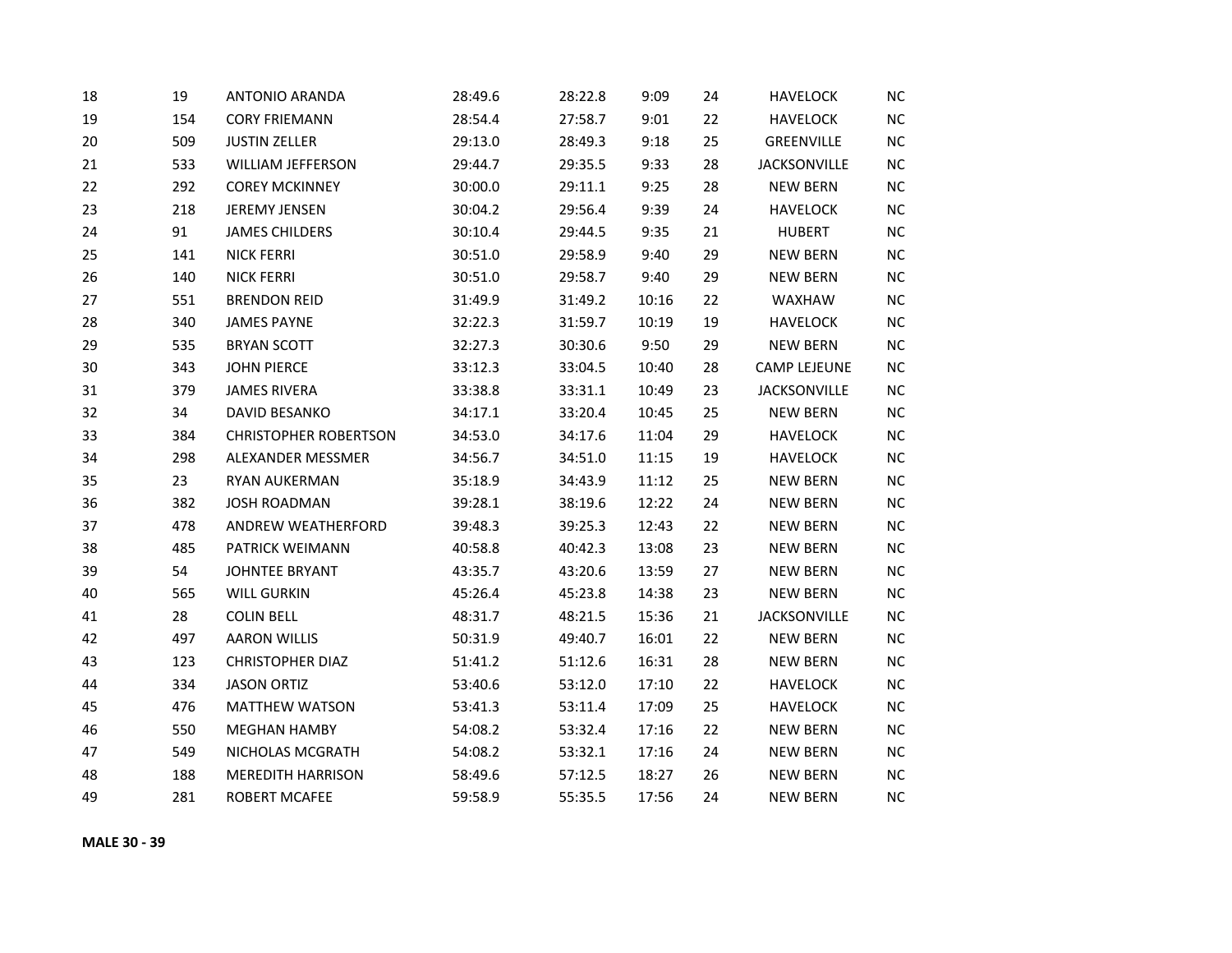| Place       | Bib# | Name                     | <b>Official Time</b> | Chip Time | Pace  | Age    | City              | State     |
|-------------|------|--------------------------|----------------------|-----------|-------|--------|-------------------|-----------|
| $\mathbf 1$ | 177  | <b>SEAN GREENLAW</b>     | 21:24.8              | 21:21.6   | 6:53  | 33     | <b>NEW BERN</b>   | NC        |
| 2           | 242  | <b>JUSTIN LEE</b>        | 22:39.7              | 22:30.9   | 7:15  | 31     | ORIENTAL          | NC.       |
| 3           | 540  | <b>SHANE NABER</b>       | 22:40.2              | 22:38.3   | 7:18  | 39     | <b>NEW BERN</b>   | NC        |
| 4           | 206  | <b>MARCUS HOLAN</b>      | 23:08.0              | 23:05.3   | 7:27  | 30     | <b>HUBERT</b>     | NC        |
| 5           | 268  | ANGEL MALDONADO          | 23:40.8              | 23:11.7   | 7:29  | 30     | <b>NEW BERN</b>   | NC        |
| 6           | 104  | <b>EDWARD CONNELL</b>    | 24:24.6              | 24:20.5   | 7:51  | 35     | <b>MAPLE HILL</b> | <b>NC</b> |
| 7           | 474  | <b>CLINTON WATKINS</b>   | 24:29.6              | 24:18.6   | 7:50  | 32     | SWANSBORO         | NC        |
| 8           | 16   | THOMAS ANDERSON          | 24:56.1              | 23:45.7   | 7:40  | 32     | <b>NEW BERN</b>   | NC        |
| 9           | 548  | <b>DAN SMALLEY</b>       | 25:04.3              | 24:58.0   | 8:03  | 36     | <b>NEW BERN</b>   | NC        |
| 10          | 590  | <b>KRISTOPHER TURNER</b> | 25:37.1              | 25:30.7   | 8:14  | 30     | MOREHEAD CITY     | NC.       |
| 11          | 579  | <b>JASON WENTZ</b>       | 26:30.6              | 26:02.9   | 8:24  | 36     | <b>NEW BERN</b>   | NC        |
| 12          | 137  | RICHARD EVANS            | 26:33.4              | 26:28.0   | 8:32  | 36     | JACKSONVILLE      | NC        |
| 13          | 102  | <b>JOSHUA COLLINS</b>    | 27:41.4              | 26:36.6   | 8:35  | 30     | <b>NEW BERN</b>   | NC        |
| 14          | 395  | <b>KEVIN SAMUELS</b>     | 28:48.3              | 27:51.3   | 8:59  | 36     | <b>HAVELOCK</b>   | NC        |
| 15          | 538  | <b>ROBERT ROEBUCK</b>    | 29:03.4              | 27:50.3   | 8:59  | $30\,$ | <b>NEW BERN</b>   | $\sf NC$  |
| 16          | 435  | <b>KURTIS SUSEN</b>      | 30:09.6              | 28:52.7   | 9:19  | 35     | <b>NEWPORT</b>    | NC        |
| 17          | 303  | <b>DAVID MILLIRON</b>    | 30:23.9              | 29:15.0   | 9:26  | 33     | <b>NEW BERN</b>   | NC        |
| 18          | 330  | <b>JOSH O'CONNOR</b>     | 30:33.2              | 30:04.5   | 9:42  | 30     | <b>NEW BERN</b>   | <b>NC</b> |
| 19          | 390  | <b>JOSHUA C ROTHMAN</b>  | 30:57.6              | 30:09.2   | 9:44  | 35     | <b>HAVELOCK</b>   | <b>NC</b> |
| 20          | 236  | <b>ROY LANG</b>          | 31:40.6              | 31:08.7   | 10:03 | 38     | <b>NEW BERN</b>   | NC        |
| 21          | 289  | <b>JONATHAN MCINTOSH</b> | 32:52.3              | 32:21.5   | 10:26 | 36     | <b>NEW BERN</b>   | NC        |
| 22          | 370  | <b>BEN RICKS</b>         | 33:56.6              | 33:28.6   | 10:48 | 34     | <b>WASHINGTON</b> | <b>NC</b> |
| 23          | 118  | <b>JASON DAWSON</b>      | 34:38.5              | 33:54.8   | 10:56 | 36     | VANCEBORO         | $\sf NC$  |
| 24          | 541  | <b>CAMERON BATES</b>     | 34:39.9              | 34:12.0   | 11:02 | 38     | <b>NEW BERN</b>   | NC        |
| 25          | 161  | <b>JEREMY GIBSON</b>     | 34:44.5              | 34:31.2   | 11:08 | 35     | <b>NEW BERN</b>   | <b>NC</b> |
| 26          | 327  | <b>JOSHUA NUNLEY</b>     | 35:27.2              | 34:56.3   | 11:16 | 33     | TRENT WOODS       | NC.       |
| 27          | 274  | <b>RUBEN MARIN</b>       | 36:06.6              | 34:40.9   | 11:11 | 36     | <b>NEW BERN</b>   | NC        |
| 28          | 556  | <b>JAIME TENORIO</b>     | 36:17.4              | 34:26.7   | 11:06 | 36     | <b>HAVELOCK</b>   | NC        |
| 29          | 568  | <b>STEPHEN BUTLER</b>    | 36:33.6              | 35:36.4   | 11:29 | 34     | <b>NEW BERN</b>   | NC        |
| 30          | 471  | ROBERT VUOLO             | 38:14.5              | 36:50.3   | 11:53 | 37     | <b>NEW BERN</b>   | <b>NC</b> |
| 31          | 514  | <b>JASON MOTLEY</b>      | 38:35.3              | 38:23.6   | 12:23 | 35     | <b>NEW BERN</b>   | <b>NC</b> |
| 32          | 224  | <b>ANDY KEMSKE</b>       | 39:09.5              | 37:24.3   | 12:04 | 37     | <b>NEW BERN</b>   | NC        |
| 33          | 81   | <b>BENJAMIN CHAPMAN</b>  | 42:06.2              | 41:19.7   | 13:20 | 34     | <b>NEW BERN</b>   | <b>NC</b> |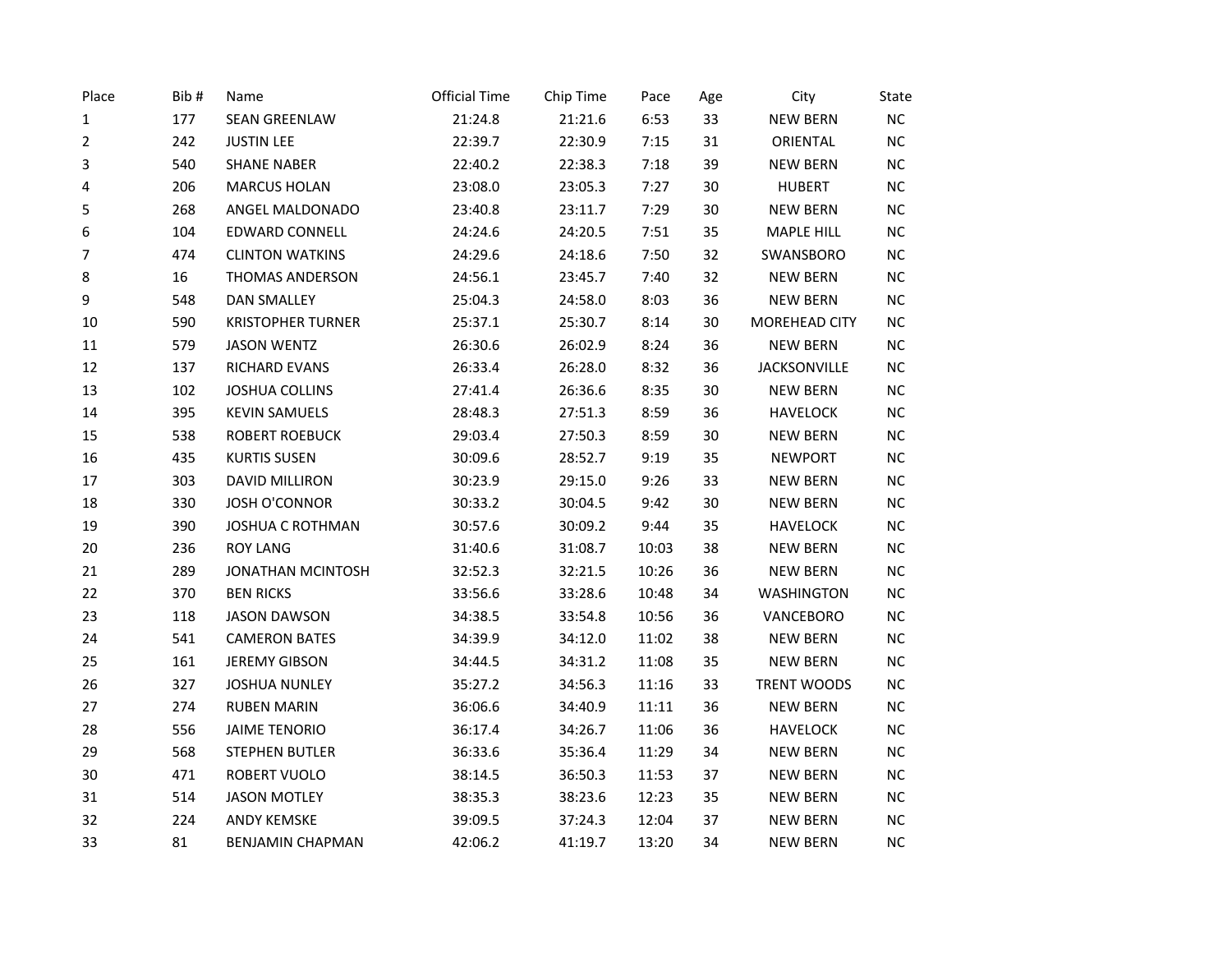| 34 | 78  | <b>ANTHONY CESARO</b>  | 43:21.1   | 41:36.2 | 13:25 | 30 | NEW BERN           | NC.       |
|----|-----|------------------------|-----------|---------|-------|----|--------------------|-----------|
| 35 | 189 | <b>VACHON HARRISON</b> | 43:34.7   | 43:05.4 | 13:54 | 39 | VANCEBORO          | <b>NC</b> |
| 36 | 133 | RONALD ELLER           | 45:00.4   | 44:04.9 | 14:13 | 34 | NEW BERN           | <b>NC</b> |
| 37 | 136 | <b>ERIC EVANS</b>      | 45:05.6   | 44:52.2 | 14:28 | 30 | NEW BERN           | <b>NC</b> |
| 38 | 486 | <b>BRADLEY WENNER</b>  | 48:58.8   | 47:41.7 | 15:23 | 32 | NEW BERN           | <b>NC</b> |
| 39 | 229 | <b>SHANE KRAFT</b>     | 49:15.8   | 48:08.1 | 15:32 | 31 | <b>NEW BERN</b>    | <b>NC</b> |
| 40 | 149 | <b>MATT FOUST</b>      | 55:32.2   | 53:55.4 | 17:24 | 32 | <b>HOLLY RIDGE</b> | NC.       |
| 41 | 168 | <b>JOSE GONZALES</b>   | 1:01:09.3 | 59:14.0 | 19:06 | 38 | <b>NEW BERN</b>    | <b>NC</b> |
| 42 | 99  | <b>STUART CLAYTON</b>  | 1:01:12.1 | 59:16.9 | 19:07 | 35 | <b>NEW BERN</b>    | <b>NC</b> |

#### **MALE 40 - 49**

| Place | Bib# | Name                    | Official Time | Chip Time | Pace  | Age | City                 | State     |
|-------|------|-------------------------|---------------|-----------|-------|-----|----------------------|-----------|
| 1     | 65   | <b>RANDALL CALES</b>    | 23:12.0       | 23:09.8   | 7:28  | 47  | <b>NEW BERN</b>      | NC.       |
| 2     | 85   | <b>JAMEY CHARLET</b>    | 23:14.1       | 23:12.3   | 7:29  | 46  | LELAND               | NC.       |
| 3     | 578  | <b>STEPHEN SCHMIDT</b>  | 25:03.1       | 24:41.7   | 7:58  | 43  | <b>NEW BERN</b>      | NC.       |
| 4     | 264  | <b>KENT LUCAS</b>       | 25:05.3       | 25:03.1   | 8:05  | 45  | <b>NEW BERN</b>      | NC.       |
| 5     | 131  | TIM EDGETT              | 25:16.5       | 25:11.0   | 8:07  | 43  | <b>NEW BERN</b>      | NC.       |
| 6     | 567  | <b>DAVID PRICE</b>      | 25:39.5       | 25:34.7   | 8:15  | 47  | <b>MOREHEAD CITY</b> | NC.       |
| 7     | 522  | <b>KEN WILMAN</b>       | 26:18.8       | 26:10.2   | 8:26  | 40  | <b>NEW BERN</b>      | NC.       |
| 8     | 596  | <b>JOHN ROOKS</b>       | 27:15.0       | 27:10.1   | 8:46  | 42  | <b>HAVELOCK</b>      | NC.       |
| 9     | 545  | <b>DARIC LEINBACH</b>   | 27:55.4       | 27:41.9   | 8:56  | 46  | <b>NEW BERN</b>      | NC.       |
| 10    | 36   | <b>GEORGE BOLLMAN</b>   | 28:53.5       | 28:39.4   | 9:15  | 44  | <b>NEW BERN</b>      | NC.       |
| 11    | 424  | <b>BEN STARKWEATHER</b> | 29:20.7       | 28:59.1   | 9:21  | 40  | <b>NEW BERN</b>      | NC.       |
| 12    | 265  | <b>WILEY LUPTON</b>     | 29:21.5       | 29:05.8   | 9:23  | 40  | <b>NEW BERN</b>      | NC.       |
| 13    | 543  | <b>JAY SINGLETON</b>    | 30:08.8       | 29:54.6   | 9:39  | 43  | <b>NEW BERN</b>      | NC.       |
| 14    | 358  | <b>EDWARD PRIDGEN</b>   | 30:12.5       | 30:04.9   | 9:42  | 45  | <b>BEAUFORT</b>      | NC.       |
| 15    | 153  | <b>MICHAEL FREEMAN</b>  | 34:38.5       | 34:12.4   | 11:02 | 44  | <b>HAVELOCK</b>      | NC.       |
| 16    | 62   | <b>TONY BUTZ</b>        | 34:41.3       | 33:54.1   | 10:56 | 44  | <b>NEW BERN</b>      | NC.       |
| 17    | 495  | <b>JASON WILLIAMS</b>   | 35:52.3       | 35:16.9   | 11:23 | 40  | <b>NEW BERN</b>      | NC.       |
| 18    | 349  | <b>ERIC PIPER</b>       | 50:23.3       | 49:43.9   | 16:02 | 41  | <b>WILMINGTON</b>    | NC.       |
| 19    | 378  | <b>RICKEY RINGER</b>    | 54:51.5       | 54:10.5   | 17:28 | 41  | <b>NEW BERN</b>      | NC.       |
| 20    | 41   | <b>WAYNE BOOTH</b>      | 1:02:40.8     | 1:00:44.5 | 19:35 | 44  | <b>NEW BERN</b>      | <b>NC</b> |

**MALE 50 - 59**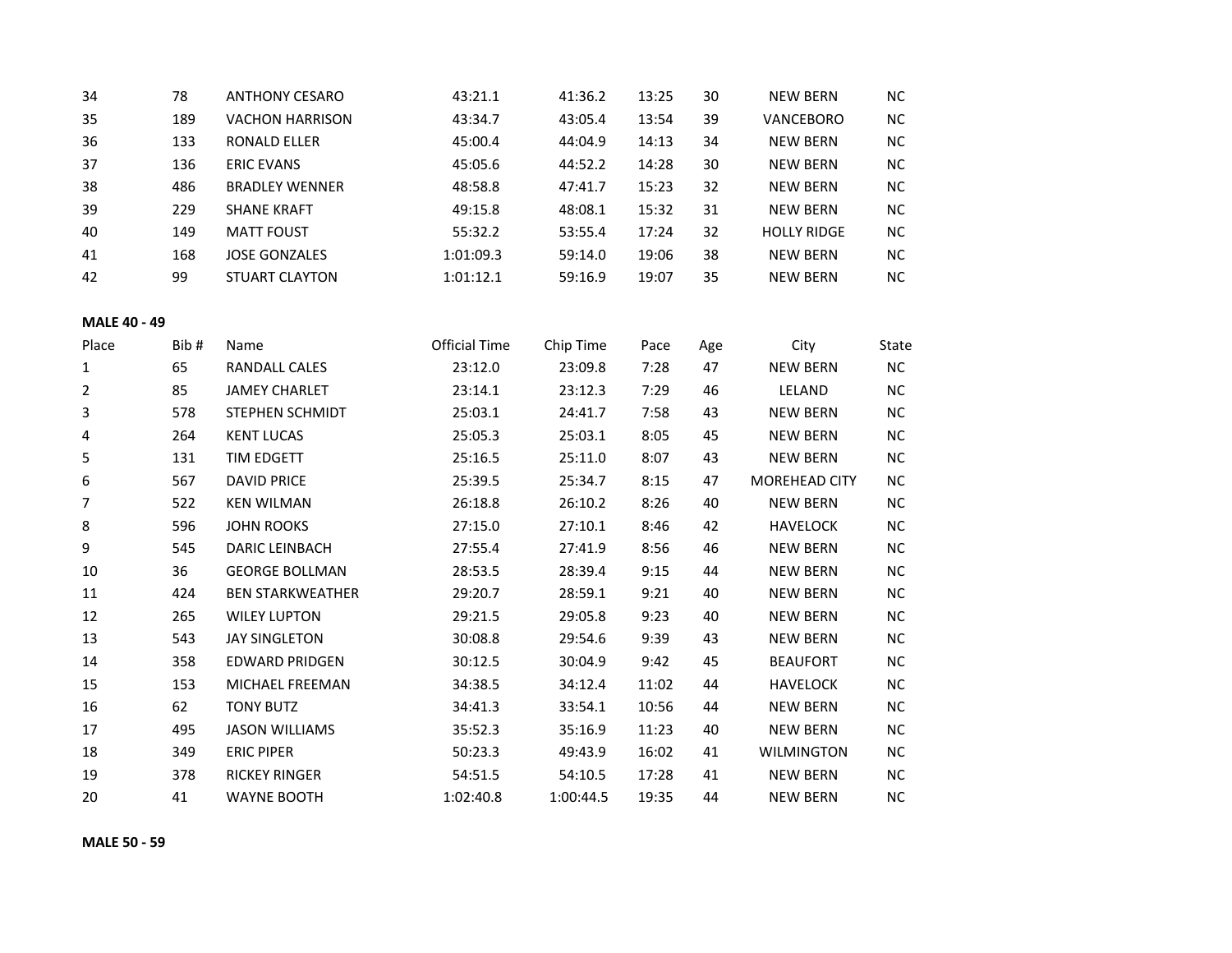| Place                        | Bib# | Name                      | <b>Official Time</b> | Chip Time | Pace  | Age              | City               | State        |
|------------------------------|------|---------------------------|----------------------|-----------|-------|------------------|--------------------|--------------|
| $\mathbf 1$                  | 499  | <b>BILL WILLIS</b>        | 23:16.1              | 23:12.6   | 7:29  | 58               | <b>NEW BERN</b>    | NC           |
| $\overline{2}$               | 271  | <b>TONY MALLARD</b>       | 24:14.7              | 24:14.0   | 7:49  | 52               | <b>NEW BERN</b>    | NC           |
| 3                            | 577  | <b>RUSTY CREADY</b>       | 31:07.6              | 31:01.9   | 10:00 | 55               | <b>TRENT WOODS</b> | NC           |
| 4                            | 439  | <b>ED TAYLOR</b>          | 37:08.8              | 36:44.6   | 11:51 | 51               | <b>NEW BERN</b>    | NC           |
| 5                            | 374  | MICHAEL RIKARD            | 42:20.6              | 40:21.0   | 13:01 | 58               | <b>NEW BERN</b>    | ${\sf NC}$   |
| 6                            | 310  | <b>WESLEY MOORE</b>       | 45:57.3              | 45:42.0   | 14:45 | 59               | <b>NEW BERN</b>    | $\sf NC$     |
| $\overline{7}$               | 44   | ARNOLD BRECKENRIDGE       | 46:24.6              | 45:12.1   | 14:35 | 51               | <b>NEW BERN</b>    | $\sf NC$     |
| 8                            | 436  | <b>ROBERT SUTTON</b>      | 59:12.3              | 57:29.4   | 18:33 | 55               | <b>NEW BERN</b>    | NC           |
| 9                            | 462  | <b>KEITH TYNDALL</b>      | 1:00:19.3            | 59:05.7   | 19:04 | 55               | <b>NEW BERN</b>    | NC           |
| 10                           | 182  | <b>JESSE GUTIERREZ JR</b> | 1:04:10.9            | 1:02:38.4 | 20:12 | 57               | <b>HAVELOCK</b>    | NC           |
| $11\,$                       | 353  | <b>JAMES POLO</b>         | 1:13:38.4            | 1:08:34.2 | 22:07 | 51               | <b>NEW BERN</b>    | NC           |
| <b>MALE 60+</b>              |      |                           |                      |           |       |                  |                    |              |
| Place                        | Bib# | Name                      | <b>Official Time</b> | Chip Time | Pace  | Age              | City               | State        |
| $\mathbf 1$                  | 211  | MIKE HUFFMAN              | 32:06.7              | 30:51.5   | 9:57  | 62               | <b>NEW BERN</b>    | ${\sf NC}$   |
| $\overline{2}$               | 124  | <b>ROBERT DOFNER</b>      | 47:44.1              | 46:49.4   | 15:06 | 69               | <b>NEW BERN</b>    | $\sf NC$     |
| 3                            | 345  | <b>STAN PIERCE</b>        | 1:02:57.3            | 1:01:04.2 | 19:42 | 63               | WHITE HOUSE        | <b>TN</b>    |
| 4                            | 325  | <b>RANDALL NOTTER</b>     | 1:03:01.6            | 58:35.9   | 18:54 | 61               | <b>NEW BERN</b>    | NC           |
| 5                            | 213  | <b>ROBERT HUGHES</b>      | 1:03:23.7            | 1:02:20.7 | 20:06 | 67               | <b>NEW BERN</b>    | NC           |
| 6                            | 305  | <b>MIKE MILLIRON</b>      | 1:13:37.1            | 1:12:27.8 | 23:22 | 70               | <b>NEW BERN</b>    | NC           |
| <b>FEMALE 12 &amp; UNDER</b> |      |                           |                      |           |       |                  |                    |              |
| Place                        | Bib# | Name                      | <b>Official Time</b> | Chip Time | Pace  | Age              | City               | <b>State</b> |
| $\mathbf 1$                  | 243  | <b>CHLOE LEFFLER</b>      | 28:26.1              | 28:17.4   | 9:07  | 11               | <b>NEW BERN</b>    | NC           |
| $\overline{2}$               | 559  | <b>CAROLINE GOODWIN</b>   | 32:53.0              | 32:36.2   | 10:31 | $\boldsymbol{9}$ | <b>TRENT WOODS</b> | NC           |
| 3                            | 300  | <b>SARA MILBURN</b>       | 32:53.3              | 32:36.5   | 10:31 | 9                | <b>NEW BERN</b>    | NC           |
| 4                            | 260  | SAMANTHA LOUDERMILK       | 35:25.3              | 35:02.5   | 11:18 | 12               | <b>NEW BERN</b>    | NC           |
| 5                            | 256  | <b>STAC LOCKLEAR</b>      | 36:12.1              | 32:04.3   | 10:21 | 8                | <b>NEW BERN</b>    | NC           |
| 6                            | 598  | <b>MARIA BULVA</b>        | 36:45.7              | 36:38.4   | 11:49 | 12               | <b>HAVELOCK</b>    | NC           |
| $\overline{7}$               | 515  | <b>MALORIE SALTER</b>     | 38:06.5              | 37:56.1   | 12:14 | 9                | <b>HAVELOCK</b>    | ${\sf NC}$   |
| 8                            | 252  | SAMANTHA LEWIS            | 38:33.4              | 38:22.4   | 12:23 | 10               | <b>BEAUFORT</b>    | NC           |
| 9                            | 50   | <b>MEREDITH BROOKS</b>    | 38:34.2              | 38:23.3   | 12:23 | 11               | <b>BEAUFORT</b>    | NC           |
| 10                           | 376  | <b>CHLOE RINGER</b>       | 39:48.2              | 39:25.1   | 12:43 | 12               | <b>NEW BERN</b>    | NC           |
|                              |      |                           |                      |           |       |                  |                    |              |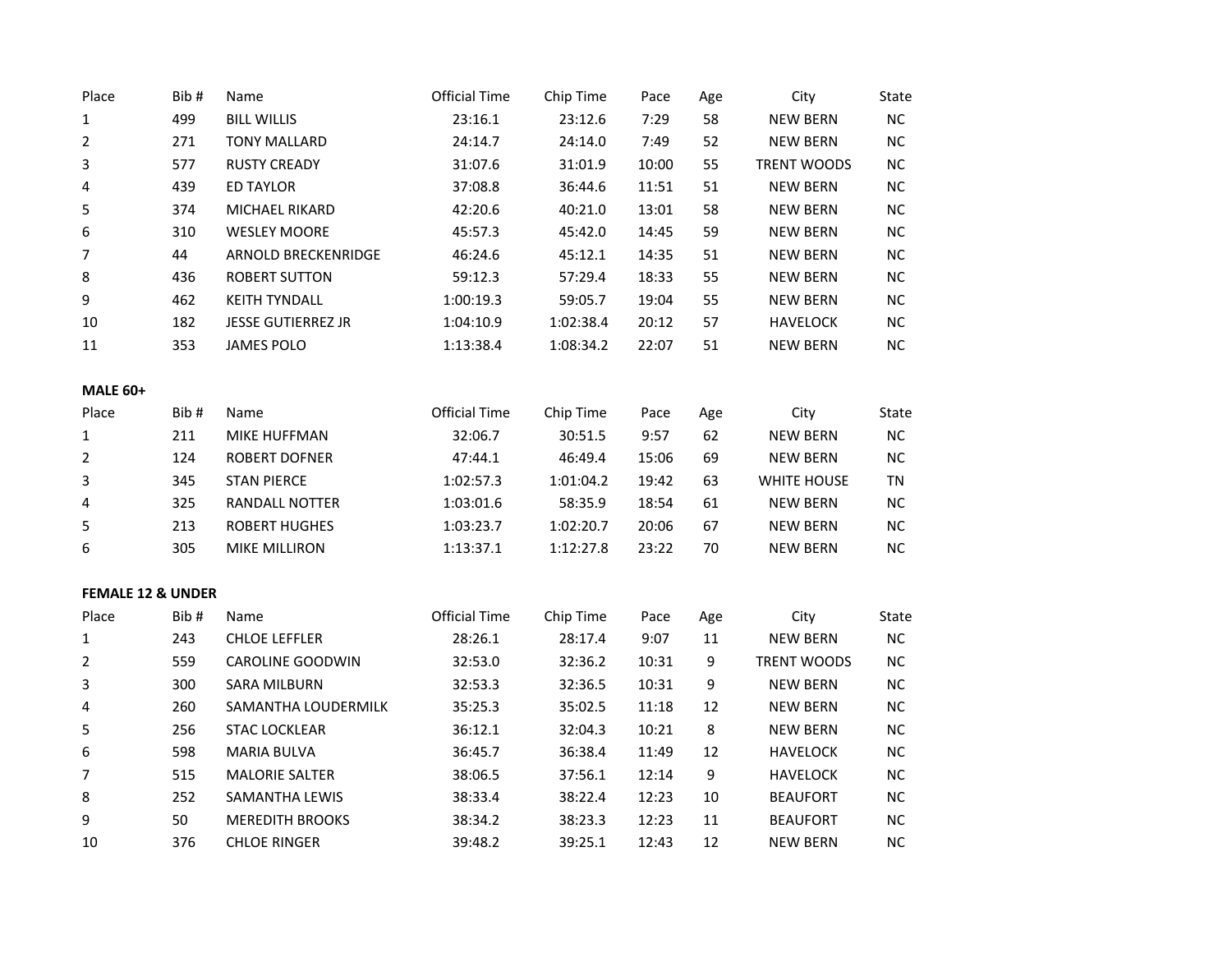| 11 | 198 | SHYANNE HENDERSON       | 45:08.3   | 43:48.1   | 14:08 | 12 | <b>NEW BERN</b> | <b>NC</b> |
|----|-----|-------------------------|-----------|-----------|-------|----|-----------------|-----------|
| 12 | 363 | <b>ISABEL RAINS</b>     | 47:56.7   | 46:49.5   | 15:06 | 10 | ERNUL           | <b>NC</b> |
| 13 | 255 | LEXI LOCKLEAR           | 50:07.5   | 45:52.1   | 14:48 | 5  | <b>NEW BERN</b> | <b>NC</b> |
| 14 | 6   | ELIZABETH ALDRIDGE      | 51:22.1   | 50:07.7   | 16:10 |    | <b>NEW BERN</b> | <b>NC</b> |
| 15 | 302 | <b>ADDISON MILLIRON</b> | 51:41.7   | 50:35.8   | 16:19 | 7  | <b>NEW BERN</b> | <b>NC</b> |
| 16 | 10  | ALYSSA ANDERSON         | 54:26.1   | 53:34.8   | 17:17 | 7  | <b>MERRITT</b>  | <b>NC</b> |
| 17 | 94  | <b>NYA CLARK</b>        | 56:25.9   | 51:49.6   | 16:43 | 6  | <b>NEW BERN</b> | <b>NC</b> |
| 18 | 232 | <b>SONYA KRUGER</b>     | 1:00:19.9 | 59:08.8   | 19:05 | 5  | <b>NEW BERN</b> | <b>NC</b> |
| 19 | 584 | <b>RILEY PAGE</b>       | 1:04:55.0 | 1:04:03.9 | 20:40 | 6  | <b>NEW BERN</b> | <b>NC</b> |
| 20 | 109 | <b>DAVIS CORRINE</b>    | 1:08:00.4 | 1:03:04.2 | 20:21 | 11 | <b>NEW BERN</b> | ΝC        |

### **FEMALE 13 - 18**

| Place | Bib# | Name                    | Official Time | Chip Time | Pace  | Age | City             | State     |
|-------|------|-------------------------|---------------|-----------|-------|-----|------------------|-----------|
| 1     | 157  | <b>MADISON GASKINS</b>  | 28:19.9       | 28:01.6   | 9:02  | 15  | <b>NEW BERN</b>  | NC        |
| 2     | 530  | <b>ISABELLE BAGGETT</b> | 28:19.9       | 28:01.3   | 9:02  | 15  | <b>NEW BERN</b>  | <b>NC</b> |
| 3     | 309  | <b>ANIYA MOORE</b>      | 30:15.7       | 29:24.6   | 9:29  | 15  | <b>BRIDGETON</b> | NC.       |
| 4     | 70   | <b>KENDRA CARPENTER</b> | 30:54.0       | 30:35.3   | 9:52  | 14  | <b>NEW BERN</b>  | <b>NC</b> |
| 5     | 503  | <b>JULIA WINSLOW</b>    | 30:54.1       | 30:35.1   | 9:52  | 15  | <b>NEW BERN</b>  | <b>NC</b> |
| 6     | 43   | <b>JESSICA BRADLEY</b>  | 31:27.1       | 31:16.6   | 10:05 | 15  | <b>NEW BERN</b>  | NC.       |
| 7     | 130  | <b>VIOLET DRESSLER</b>  | 31:47.8       | 31:30.6   | 10:10 | 14  | <b>NEW BERN</b>  | NC.       |
| 8     | 586  | <b>VICTORIA BATTLE</b>  | 32:00.9       | 31:35.5   | 10:11 | 17  | <b>NEWPORT</b>   | ΝC        |
| 9     | 441  | <b>MACKENZIE TAYLOR</b> | 34:35.6       | 33:44.2   | 10:53 | 14  | <b>VANCEBORO</b> | NC.       |
| 10    | 472  | <b>KELSI WAINRIGHT</b>  | 34:35.8       | 33:44.0   | 10:53 | 14  | <b>VANCEBORO</b> | NC.       |
| 11    | 286  | JADE MCCOY              | 34:35.9       | 33:45.1   | 10:53 | 14  | <b>COVE CITY</b> | NC.       |
| 12    | 354  | <b>MAGGIE POLO</b>      | 36:32.4       | 32:19.6   | 10:25 | 15  | <b>NEW BERN</b>  | <b>NC</b> |
| 13    | 190  | <b>MAKENZIE HARROLD</b> | 37:27.7       | 37:07.2   | 11:58 | 13  | <b>NEW BERN</b>  | NC.       |
| 14    | 66   | <b>HARMONY CAMPBELL</b> | 38:40.0       | 37:47.3   | 12:11 | 13  | <b>VANCEBORO</b> | <b>NC</b> |
| 15    | 428  | <b>AUTUMN STEPHENS</b>  | 38:40.1       | 37:50.0   | 12:12 | 14  | <b>GRIFTON</b>   | ΝC        |
| 16    | 488  | <b>ALYSSA WENZEL</b>    | 39:34.6       | 38:59.1   | 12:35 | 16  | <b>HAVELOCK</b>  | NC.       |
| 17    | 557  | <b>JASMIN TENORIO</b>   | 39:46.9       | 37:56.5   | 12:14 | 14  | <b>HAVELOCK</b>  | <b>NC</b> |
| 18    | 360  | <b>KAMERON RAINES</b>   | 40:18.0       | 39:46.4   | 12:50 | 13  | <b>NEW BERN</b>  | NC.       |
| 19    | 77   | <b>JORDAN CEMINO</b>    | 44:09.6       | 43:40.2   | 14:05 | 17  | <b>TRENTON</b>   | NC.       |
| 20    | 197  | <b>EMORY HENDERSON</b>  | 46:29.2       | 45:07.7   | 14:33 | 15  | <b>NEW BERN</b>  | NC.       |
| 21    | 566  | <b>ALLYSON EUBARS</b>   | 46:41.1       | 46:38.3   | 15:03 | 17  | <b>NEW BERN</b>  | <b>NC</b> |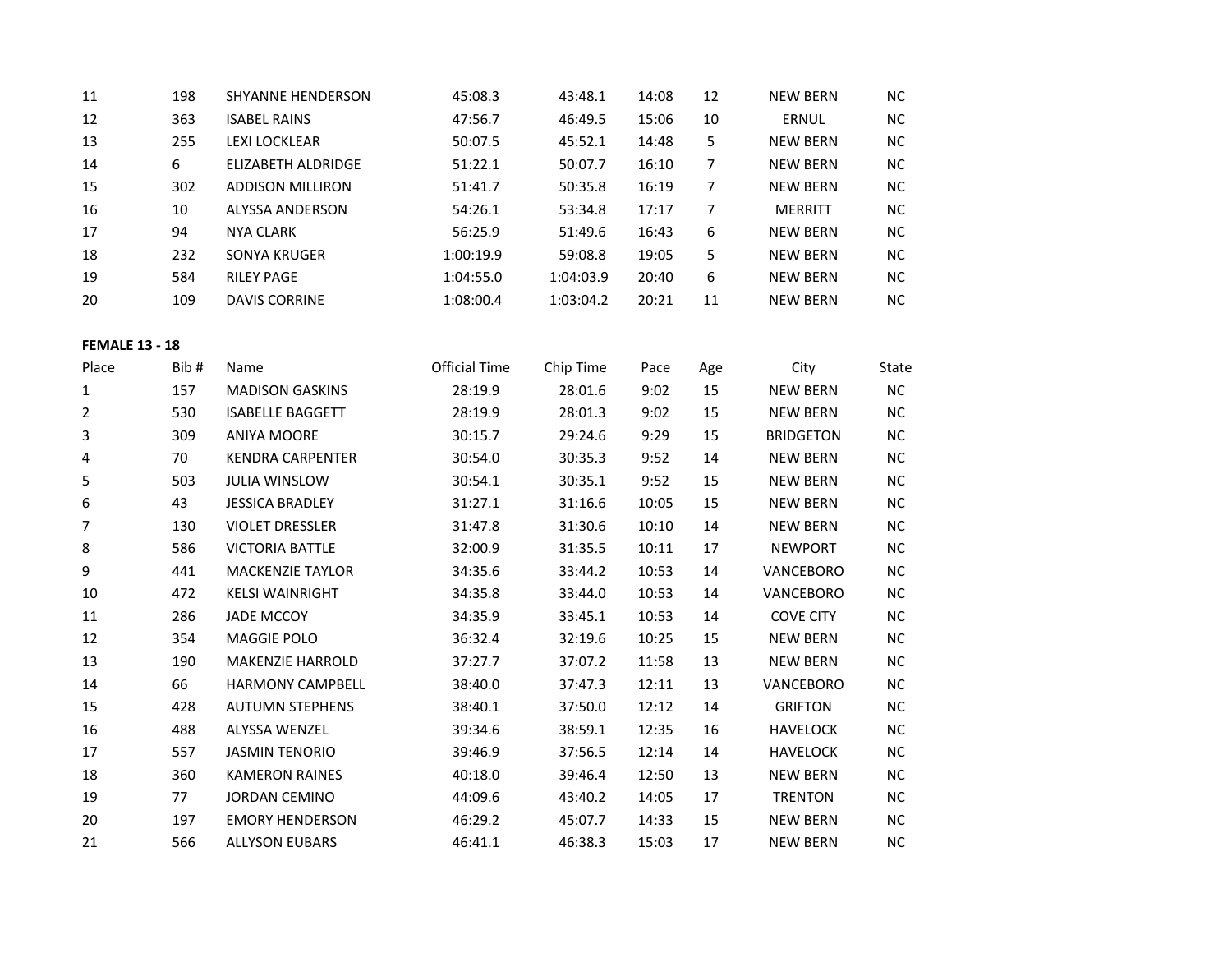| 193 | LONNA HARTLEY       | 49:09.8 | 47:59.7 | 15:29 | 13 | NEW BERN         | NC.       |
|-----|---------------------|---------|---------|-------|----|------------------|-----------|
| 272 | SAMANTHA MANNING    | 54:30.5 | 53:40.8 | 17:19 | 18 | NEW BERN         | NC.       |
| 570 | <b>RYLEE NORMAN</b> | 55:37.9 | 54:43.5 | 17:39 | 15 | NFW BFRN         | NC.       |
| 573 | KATIE TREBBE        | 57:49.9 | 56:46.0 | 18:19 | 18 | PINE KNOLL SUORE | <b>NC</b> |
| 394 | KEAGAN SAMUELS      | 58:52.2 | 57:21.6 | 18:30 | 13 | HAVFLOCK         | ΝC        |
|     |                     |         |         |       |    |                  |           |

**FEMALE 19 - 29**

| Place | Bib# | Name                       | <b>Official Time</b> | Chip Time | Pace  | Age | City                | State     |
|-------|------|----------------------------|----------------------|-----------|-------|-----|---------------------|-----------|
| 1     | 71   | KIERA CARPENTER            | 25:23.9              | 25:07.0   | 8:06  | 19  | <b>NEW BERN</b>     | NC        |
| 2     | 24   | <b>BAILEY BADGLEY</b>      | 25:44.4              | 25:34.9   | 8:15  | 25  | <b>NEW BERN</b>     | NC.       |
| 3     | 482  | <b>CRYSTAL WEAVER</b>      | 26:24.4              | 26:15.2   | 8:28  | 25  | <b>JACKSONVILLE</b> | NC.       |
| 4     | 588  | <b>BRITTANNY LAGUNA</b>    | 26:50.7              | 26:46.7   | 8:38  | 19  | <b>CHERRY POINT</b> | NC.       |
| 5     | 589  | <b>MICHAELA TERRY</b>      | 26:51.0              | 26:46.9   | 8:38  | 19  | <b>CHERRY POINT</b> | <b>NC</b> |
| 6     | 369  | AMANDA RICHARDSON          | 27:07.1              | 26:39.9   | 8:36  | 27  | <b>NEW BERN</b>     | <b>NC</b> |
| 7     | 498  | <b>ALI WILLIS</b>          | 27:46.3              | 27:35.4   | 8:54  | 23  | <b>NEW BERN</b>     | NC.       |
| 8     | 336  | <b>DENISE PARR</b>         | 28:29.0              | 28:04.3   | 9:03  | 22  | <b>HAVELOCK</b>     | NC.       |
| 9     | 76   | CHELSEA CAULEY             | 28:36.0              | 28:17.4   | 9:07  | 21  | ERNUL               | NC        |
| 10    | 466  | <b>ASHLEY VALLERA</b>      | 28:40.6              | 28:25.1   | 9:10  | 24  | <b>NEW BERN</b>     | <b>NC</b> |
| 11    | 114  | <b>MEGAN COX</b>           | 28:54.4              | 27:58.9   | 9:01  | 20  | <b>HAVELOCK</b>     | <b>NC</b> |
| 12    | 219  | <b>JULIE JOHNSON</b>       | 28:58.0              | 28:40.5   | 9:15  | 23  | <b>HAVELOCK</b>     | NC.       |
| 13    | 508  | <b>EMILY ZELLER</b>        | 29:17.3              | 28:53.7   | 9:19  | 26  | GREENVILLE          | NC.       |
| 14    | 262  | <b>CHAELI LOVELADY</b>     | 29:22.6              | 28:51.4   | 9:18  | 26  | <b>NEWPORT</b>      | NC.       |
| 15    | 119  | <b>ASHLEE DECAMP</b>       | 29:31.3              | 29:31.3   | 9:31  | 29  | <b>NEW BERN</b>     | <b>NC</b> |
| 16    | 294  | <b>HOLLY MCKINNEY</b>      | 30:00.6              | 29:11.9   | 9:25  | 29  | <b>NEW BERN</b>     | <b>NC</b> |
| 17    | 217  | <b>DREW JENSEN</b>         | 30:04.0              | 29:56.2   | 9:39  | 20  | <b>HAVELOCK</b>     | NC.       |
| 18    | 524  | KIM ARMSTRONG              | 30:25.9              | 30:12.0   | 9:45  | 27  | <b>NEW BERN</b>     | NC        |
| 19    | 389  | <b>FRESSIA ROSCOE</b>      | 30:43.2              | 30:31.8   | 9:51  | 24  | <b>ROWLETT</b>      | <b>TX</b> |
| 20    | 558  | ROSALEE BOBADILLA          | 30:54.0              | 30:43.1   | 9:55  | 28  | <b>HAVELOCK</b>     | <b>NC</b> |
| 21    | 86   | LYDIA CHARLET              | 31:05.7              | 31:01.0   | 10:00 | 19  | LELAND              | NC.       |
| 22    | 500  | <b>LAURA WILSON</b>        | 31:25.8              | 31:03.4   | 10:01 | 27  | <b>NEW BERN</b>     | NC.       |
| 23    | 479  | <b>NATALIE WEATHERFORD</b> | 31:35.2              | 31:16.6   | 10:05 | 22  | <b>NEW BERN</b>     | NC.       |
| 24    | 60   | LINDSAY BUSMAN             | 31:50.1              | 31:49.4   | 10:16 | 20  | WAXHAW              | NC.       |
| 25    | 179  | <b>HEIDI GRIFFEE</b>       | 31:59.6              | 31:32.5   | 10:10 | 28  | <b>NEW BERN</b>     | <b>NC</b> |
| 26    | 512  | <b>JOCELYNE JUAREZ</b>     | 32:00.9              | 31:46.2   | 10:15 | 20  | <b>HAVELOCK</b>     | NC.       |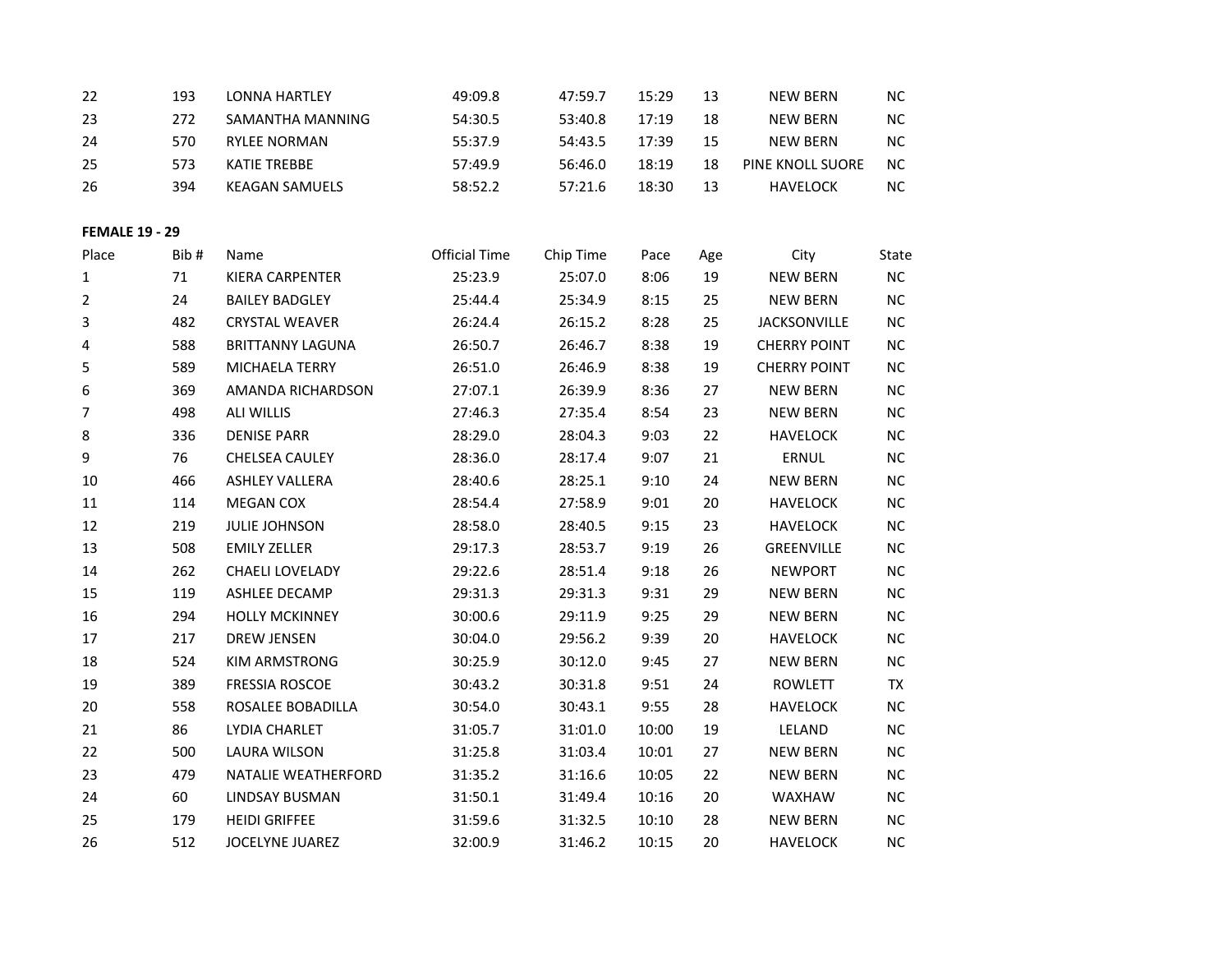| 27 | 402            | SIEGLINDE SCHMIDT       | 32:22.1 | 31:59.8 | 10:19 | 20 | <b>NEW BERN</b>     | NC         |
|----|----------------|-------------------------|---------|---------|-------|----|---------------------|------------|
| 28 | 510            | <b>JADE CORDOVA</b>     | 32:49.5 | 32:34.5 | 10:30 | 21 | <b>HAVELOCK</b>     | NC         |
| 29 | 542            | <b>AMANDA SMITH</b>     | 33:02.9 | 32:36.6 | 10:31 | 25 | <b>NEW BERN</b>     | NC         |
| 30 | 128            | ANDREA DRAKE            | 33:07.4 | 32:31.9 | 10:29 | 25 | <b>NEW BERN</b>     | NC         |
| 31 | 344            | SAMANTHA PIERCE         | 33:12.9 | 33:05.3 | 10:40 | 28 | <b>CAMP LEJEUNE</b> | NC         |
| 32 | 215            | <b>HOLLY JAMES</b>      | 33:22.9 | 32:49.5 | 10:35 | 27 | <b>NEW BERN</b>     | NC.        |
| 33 | 591            | JENNIFER CAUSEY         | 33:33.8 | 32:59.0 | 10:38 | 26 | <b>NEW BERN</b>     | NC         |
| 34 | 380            | <b>JESSICA RIVERA</b>   | 33:38.7 | 33:31.0 | 10:49 | 23 | <b>JACKSONVILLE</b> | NC         |
| 35 | 22             | <b>BETHANY AUKERMAN</b> | 33:41.6 | 33:07.6 | 10:41 | 24 | <b>NEW BERN</b>     | NC         |
| 36 | 331            | <b>BECKY OLIVER</b>     | 34:13.7 | 33:15.2 | 10:44 | 27 | <b>NEW BERN</b>     | NC         |
| 37 | $\overline{4}$ | STEPHANIE ADAMS         | 34:16.1 | 33:48.4 | 10:54 | 29 | <b>SUFFOLK</b>      | VA         |
| 38 | 142            | <b>ASHLEY FLOYD</b>     | 34:31.6 | 34:15.4 | 11:03 | 20 | <b>HAVELOCK</b>     | NC         |
| 39 | 450            | <b>LAURA THOMPSON</b>   | 34:37.5 | 33:56.3 | 10:57 | 28 | <b>NEW BERN</b>     | NC         |
| 40 | 350            | <b>EMILY PLANT</b>      | 34:39.9 | 33:53.0 | 10:56 | 28 | VANCEBORO           | NC         |
| 41 | 460            | <b>LAUREN TUTTLE</b>    | 35:14.2 | 34:41.8 | 11:11 | 27 | GARNER              | NC         |
| 42 | 409            | <b>DEBBIE SILVA</b>     | 35:28.2 | 35:24.7 | 11:25 | 28 | BEULAVILLE          | NC         |
| 43 | 250            | <b>CHRISTIE LEWIS</b>   | 35:31.0 | 35:09.0 | 11:20 | 25 | <b>NEW BERN</b>     | NC         |
| 44 | 440            | <b>JACKIE TAYLOR</b>    | 35:34.2 | 34:36.9 | 11:10 | 27 | VANCEBORO           | NC         |
| 45 | 267            | <b>MELANIE MAHEU</b>    | 35:48.8 | 34:04.4 | 10:59 | 29 | <b>HAVELOCK</b>     | NC         |
| 46 | 453            | <b>KATE TOLER</b>       | 36:00.3 | 34:33.6 | 11:09 | 29 | <b>NEW BERN</b>     | NC         |
| 47 | 111            | <b>LAUREN COWELL</b>    | 36:12.4 | 32:04.5 | 10:21 | 25 | <b>NEW BERN</b>     | ${\sf NC}$ |
| 48 | 46             | <b>SUSAN BRIDGAN</b>    | 36:34.1 | 32:21.1 | 10:26 | 27 | <b>NEW BERN</b>     | NC         |
| 49 | 69             | KATELYNN CANIPE         | 37:00.7 | 36:30.4 | 11:46 | 24 | <b>NEW BERN</b>     | NC         |
| 50 | 178            | SHINEKA GRICE           | 37:06.5 | 36:48.4 | 11:52 | 29 | <b>NEW BERN</b>     | NC         |
| 51 | 288            | <b>ASHLIE MCGRAW</b>    | 37:36.7 | 37:23.9 | 12:04 | 19 | <b>NEW BERN</b>     | NC         |
| 52 | 210            | <b>KRISTINA HOWELL</b>  | 37:43.4 | 37:21.2 | 12:03 | 27 | WASHINGTON          | NC         |
| 53 | 580            | MICHAELA WININGS        | 38:39.9 | 36:46.2 | 11:52 | 28 | <b>NEW BERN</b>     | NC         |
| 54 | 504            | <b>LISA WITT</b>        | 38:47.3 | 38:26.1 | 12:24 | 26 | <b>NEW BERN</b>     | NC.        |
| 55 | 203            | <b>SHANNA HILL</b>      | 39:14.4 | 38:53.3 | 12:33 | 27 | <b>NEW BERN</b>     | NC         |
| 56 | 375            | MICHAELA RIKARD         | 39:20.0 | 37:20.8 | 12:03 | 20 | <b>NEW BERN</b>     | NC         |
| 57 | 561            | JENNIPHER FREDERICK     | 39:42.2 | 38:04.1 | 12:17 | 29 | <b>NEW BERN</b>     | NC         |
| 58 | 534            | KATIE SCOTT             | 39:54.6 | 37:57.9 | 12:15 | 29 | <b>NEW BERN</b>     | ${\sf NC}$ |
| 59 | 404            | <b>KRISTY SCHWARTZ</b>  | 39:56.3 | 39:31.8 | 12:45 | 23 | <b>NEW BERN</b>     | NC         |
| 60 | 593            | <b>HANNAH DURNING</b>   | 40:20.6 | 38:23.1 | 12:23 | 26 | TRENT WOODS         | NC         |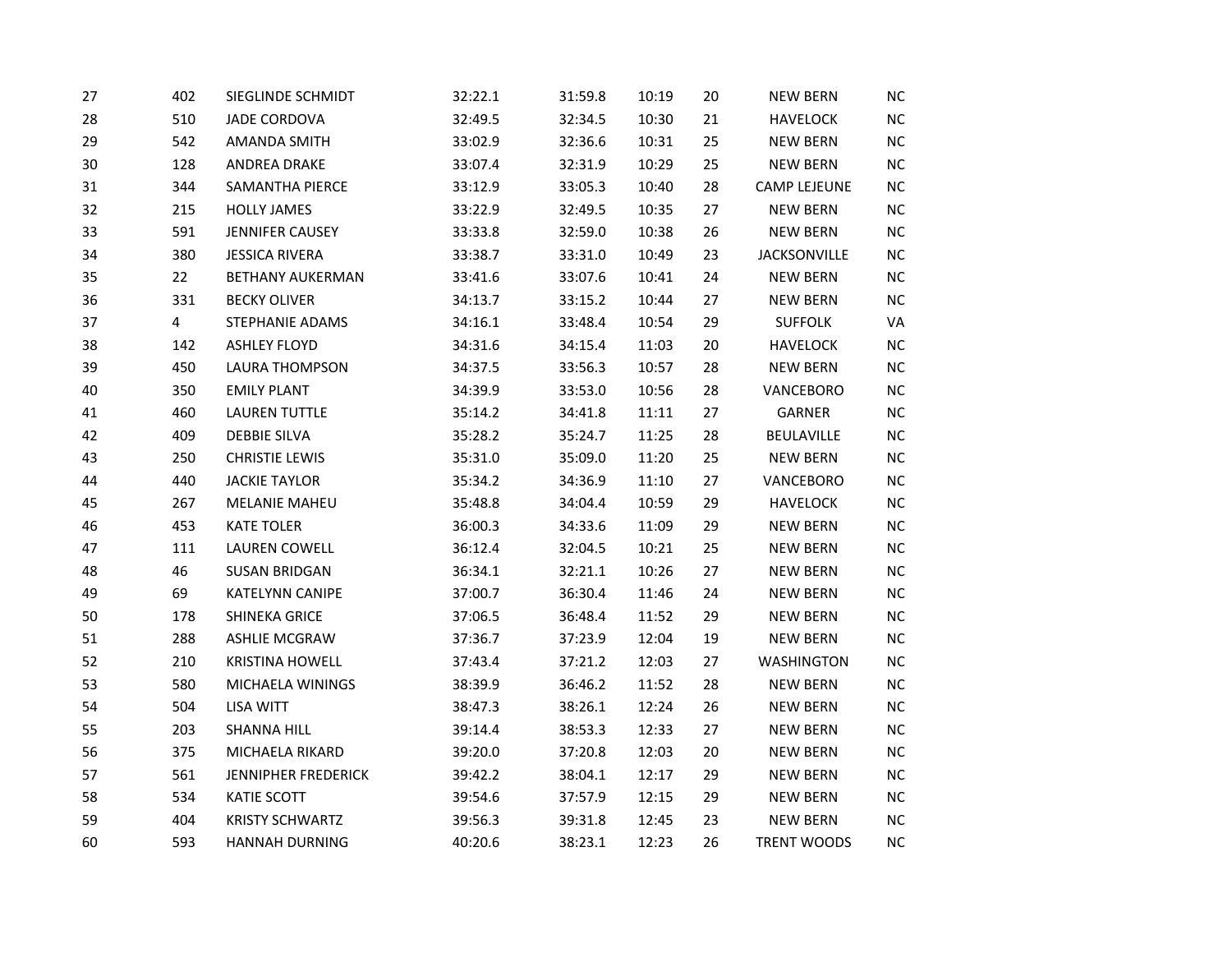| 61 | 454             | <b>RAENA TORRES</b>      | 40:34.5 | 40:30.5 | 13:04 | 28 | MANASSAS            | VA         |
|----|-----------------|--------------------------|---------|---------|-------|----|---------------------|------------|
| 62 | 27              | <b>LISA BALL</b>         | 40:40.3 | 39:45.4 | 12:49 | 27 | MOREHEAD CITY       | <b>NC</b>  |
| 63 | 166             | <b>EMILY GONZALES</b>    | 40:40.6 | 39:44.7 | 12:49 | 21 | <b>NEWPORT</b>      | NC         |
| 64 | 399             | <b>HEATHER SCHEER</b>    | 40:41.0 | 39:46.0 | 12:50 | 27 | <b>NEWPORT</b>      | $NC$       |
| 65 | 20              | ELIZA ARANDA             | 41:17.6 | 41:01.6 | 13:14 | 21 | <b>HAVELOCK</b>     | NC.        |
| 66 | 562             | <b>KELLY LEONHAROT</b>   | 42:05.7 | 41:13.5 | 13:18 | 24 | <b>NEW BERN</b>     | <b>NC</b>  |
| 67 | 418             | LATASHIA SMALLS          | 42:25.4 | 41:00.5 | 13:14 | 28 | <b>HAVELOCK</b>     | $NC$       |
| 68 | 464             | <b>ELIZABETH UPTON</b>   | 42:50.3 | 42:30.9 | 13:43 | 23 | <b>HAVELOCK</b>     | $\sf NC$   |
| 69 | 324             | <b>COURTNEY NORTON</b>   | 42:59.2 | 42:42.5 | 13:46 | 21 | <b>NEW BERN</b>     | ${\sf NC}$ |
| 70 | 412             | <b>NORMA SILVA</b>       | 43:19.8 | 39:08.2 | 12:37 | 23 | <b>NEW BERN</b>     | NC         |
| 71 | 315             | <b>CICILY MUCHISON</b>   | 43:21.8 | 42:20.5 | 13:39 | 22 | <b>NEWPORT</b>      | $NC$       |
| 72 | 351             | JENNA-LYNN PLOUFFE       | 43:36.2 | 43:21.3 | 13:59 | 28 | <b>HAVELOCK</b>     | NC         |
| 73 | 147             | RACHEL FOSS              | 44:12.9 | 43:43.5 | 14:06 | 25 | LA GRANGE           | NC         |
| 74 | 463             | KATHLEEN UNDERWOOD       | 44:22.5 | 43:26.3 | 14:01 | 29 | SWANSBORO           | NC.        |
| 75 | 576             | MELANEE SCHNEIDER        | 44:23.1 | 43:33.2 | 14:03 | 25 | <b>NEWPORT</b>      | NC         |
| 76 | 537             | MAGGIE BROWNELL          | 44:24.6 | 42:57.8 | 13:51 | 27 | <b>NEW BERN</b>     | NC         |
| 77 | 135             | <b>EMILY EVANS</b>       | 45:05.7 | 44:52.6 | 14:28 | 27 | <b>NEW BERN</b>     | $NC$       |
| 78 | 200             | ALEXIS HERRMANN          | 45:29.0 | 44:17.8 | 14:17 | 21 | <b>NEW BERN</b>     | ${\sf NC}$ |
| 79 | 226             | <b>SHERI KING</b>        | 46:10.1 | 45:36.9 | 14:43 | 26 | <b>NEW BERN</b>     | NC         |
| 80 | 156             | <b>MARIELY GARCIA</b>    | 46:10.4 | 45:37.6 | 14:43 | 19 | <b>NEW BERN</b>     | <b>NC</b>  |
| 81 | 312             | <b>CHRISTINE MORETTO</b> | 46:43.5 | 46:01.3 | 14:51 | 29 | <b>HUBERT</b>       | ${\sf NC}$ |
| 82 | 52              | <b>LATINA BRU</b>        | 48:06.9 | 46:19.4 | 14:56 | 26 | <b>NEW BERN</b>     | NC         |
| 83 | 144             | <b>JESSICA FORSEE</b>    | 48:07.1 | 46:20.0 | 14:57 | 29 | <b>HAVELOCK</b>     | $NC$       |
| 84 | 366             | <b>JASMINE RANGEL</b>    | 48:31.5 | 48:21.5 | 15:36 | 19 | <b>JACKSONVILLE</b> | NC         |
| 85 | 13              | KARLEE ANDERSON          | 48:44.3 | 44:27.5 | 14:20 | 19 | <b>NEW BERN</b>     | NC         |
| 86 | 196             | <b>MEGAN HEATH</b>       | 48:44.5 | 44:29.5 | 14:21 | 22 | <b>NEW BERN</b>     | $NC$       |
| 87 | 15              | <b>SHANAE ANDERSON</b>   | 49:00.9 | 47:43.0 | 15:24 | 25 | <b>HAVELOCK</b>     | ${\sf NC}$ |
| 88 | 30 <sup>°</sup> | <b>KRISSY BENDA</b>      | 49:04.5 | 48:00.7 | 15:29 | 29 | <b>HAVELOCK</b>     | $NC$       |
| 89 | 469             | <b>CARRIE VIGNEAUX</b>   | 49:04.7 | 48:01.2 | 15:29 | 19 | <b>HAVELOCK</b>     | <b>NC</b>  |
| 90 | 228             | <b>CARA KRAFT</b>        | 49:15.9 | 48:08.3 | 15:32 | 29 | <b>NEW BERN</b>     | ${\sf NC}$ |
| 91 | 121             | <b>LINDSEY DENTEL</b>    | 50:33.9 | 49:49.9 | 16:04 | 24 | <b>JACKSONVILLE</b> | NC         |
| 92 | 202             | <b>DANIELLE HIFKO</b>    | 50:34.0 | 49:49.4 | 16:04 | 26 | <b>JACKSONVILLE</b> | <b>NC</b>  |
| 93 | 127             | <b>KAYLEE DORN</b>       | 50:41.9 | 50:03.8 | 16:09 | 25 | <b>NEW BERN</b>     | NC         |
| 94 | 301             | <b>MOLLY MILLEA</b>      | 50:50.5 | 49:08.6 | 15:51 | 26 | <b>NEW BERN</b>     | NC         |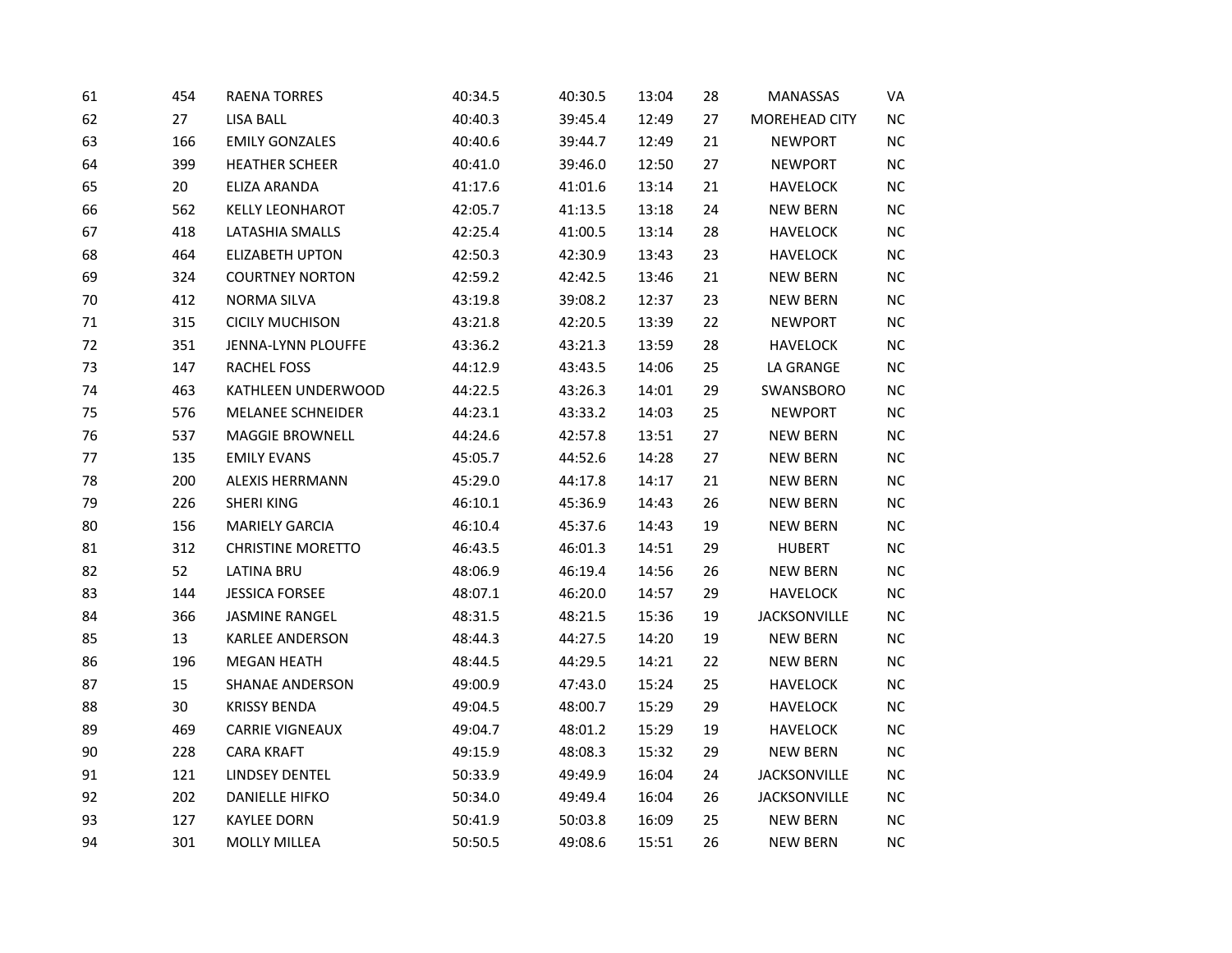| 95  | 204            | <b>KAITLYN HODGES</b>    | 51:23.5   | 50:24.3   | 16:15 | 20 | <b>AURORA</b>       | <b>NC</b>  |
|-----|----------------|--------------------------|-----------|-----------|-------|----|---------------------|------------|
| 96  | 80             | MICHELLE CETERA          | 51:23.7   | 50:24.3   | 16:15 | 26 | <b>HAVELOCK</b>     | NC         |
| 97  | 21             | ASHLEE ARREDONDO         | 51:50.3   | 51:26.2   | 16:35 | 25 | <b>HAVELOCK</b>     | ${\sf NC}$ |
| 98  | 270            | STEPHANIE MALDONADO      | 51:57.2   | 49:54.5   | 16:06 | 27 | <b>NEW BERN</b>     | NC         |
| 99  | 381            | <b>JESSICA ROADMAN</b>   | 53:37.2   | 52:28.5   | 16:55 | 21 | <b>NEW BERN</b>     | NC         |
| 100 | 33             | <b>KYRSTIN BERRY</b>     | 53:43.7   | 52:43.7   | 17:00 | 21 | <b>NEWPORT</b>      | <b>NC</b>  |
| 101 | 108            | <b>HUNTER CORBIN</b>     | 53:43.8   | 52:43.7   | 17:00 | 20 | <b>NEW BERN</b>     | NC         |
| 102 | 477            | MICHELLE WATSON          | 53:58.4   | 53:27.9   | 17:15 | 24 | <b>HAVELOCK</b>     | NC         |
| 103 | 603            | <b>CAITLIN CHUBB</b>     | 54:02.0   | 53:31.1   | 17:16 | 20 | MIDDLETOWN          | OH         |
| 104 | 75             | <b>AMY CARVER</b>        | 54:08.2   | 53:32.5   | 17:16 | 24 | <b>CAMP LEJEUNE</b> | NC         |
| 105 | 335            | <b>LAUREN ORTIZ</b>      | 54:08.7   | 53:34.2   | 17:17 | 21 | <b>HAVELOCK</b>     | NC         |
| 106 | 220            | <b>CIARA JONES</b>       | 54:30.0   | 53:40.0   | 17:19 | 21 | <b>NEW BERN</b>     | $NC$       |
| 107 | 7 <sup>7</sup> | <b>HEATHER ALDRIDGE</b>  | 54:52.5   | 54:12.7   | 17:29 | 19 | <b>NEW BERN</b>     | ${\sf NC}$ |
| 108 | 480            | AMY WEATHERINGTON        | 55:05.5   | 54:28.3   | 17:34 | 19 | <b>NEW BERN</b>     | NC         |
| 109 | 328            | <b>BRANDI NYE</b>        | 55:25.9   | 50:57.8   | 16:26 | 27 | <b>NEW BERN</b>     | NC         |
| 110 | 408            | RACHEL SHIVAR            | 55:26.4   | 50:59.8   | 16:27 | 29 | <b>NEW BERN</b>     | ${\sf NC}$ |
| 111 | 313            | <b>MARTHA MORRISON</b>   | 55:35.4   | 53:33.8   | 17:16 | 29 | <b>NEW BERN</b>     | NC         |
| 112 | 571            | SAMANTHA ANNUNZIATA      | 55:38.4   | 54:44.3   | 17:39 | 23 | <b>NEW BERN</b>     | $\sf NC$   |
| 113 | 58             | <b>DENISE BURGESS</b>    | 56:40.5   | 52:13.9   | 16:51 | 28 | <b>NEW BERN</b>     | NC         |
| 114 | 138            | <b>TIFFANY FARIA</b>     | 57:05.0   | 56:20.3   | 18:10 | 28 | RICHLANDS           | <b>NC</b>  |
| 115 | 483            | <b>HOLLY WEBSTER</b>     | 57:45.2   | 57:10.3   | 18:26 | 20 | <b>GRIFTON</b>      | NC         |
| 116 | 87             | <b>JOANNE CHEUNG</b>     | 58:52.3   | 57:14.7   | 18:28 | 29 | MOREHEAD CITY       | NC         |
| 117 | 372            | <b>LAUREN RIGGS</b>      | 59:15.0   | 57:38.6   | 18:35 | 28 | <b>DOVER</b>        | ${\sf NC}$ |
| 118 | 74             | <b>ASHLEY CARROLL</b>    | 59:15.6   | 57:39.9   | 18:36 | 29 | <b>NEW BERN</b>     | NC         |
| 119 | 526            | <b>CIERA BARFIELD</b>    | 1:00:24.4 | 55:53.5   | 18:02 | 24 | <b>NEW BERN</b>     | NC         |
| 120 | 311            | PRINCESS MORANT          | 1:00:24.9 | 55:55.2   | 18:02 | 27 | <b>NEW BERN</b>     | NC         |
| 121 | 101            | <b>ELIZABETH COLLINS</b> | 1:00:57.2 | 59:38.8   | 19:14 | 24 | <b>HAVELOCK</b>     | NC         |
| 122 | 400            | <b>JESSIE SCHILENS</b>   | 1:03:00.4 | 1:01:44.9 | 19:55 | 21 | <b>NEW BERN</b>     | NC         |
| 123 | 388            | <b>ASHELY RONE</b>       | 1:04:07.7 | 1:03:19.0 | 20:25 | 23 | <b>NEW BERN</b>     | ${\sf NC}$ |
| 124 | 553            | VANESSA VOSPER           | 1:04:42.9 | 1:03:53.9 | 20:36 | 23 | <b>NEW BERN</b>     | ${\sf NC}$ |
| 125 | 322            | <b>ALYSSA NORTH</b>      | 1:04:48.9 | 1:03:33.4 | 20:30 | 26 | <b>NEW BERN</b>     | NC         |
| 126 | 585            | MICHELLE PAGE            | 1:04:55.4 | 1:04:04.7 | 20:40 | 27 | <b>NEW BERN</b>     | ${\sf NC}$ |
| 127 | 180            | NYQUASIA GRIFFIN         | 1:04:57.7 | 1:00:26.4 | 19:30 | 19 | <b>NEW BERN</b>     | NC         |
| 128 | 520            | LEAH WOODARD             | 1:07:06.0 | 1:05:59.8 | 21:17 | 26 | <b>HUBERY</b>       | NC         |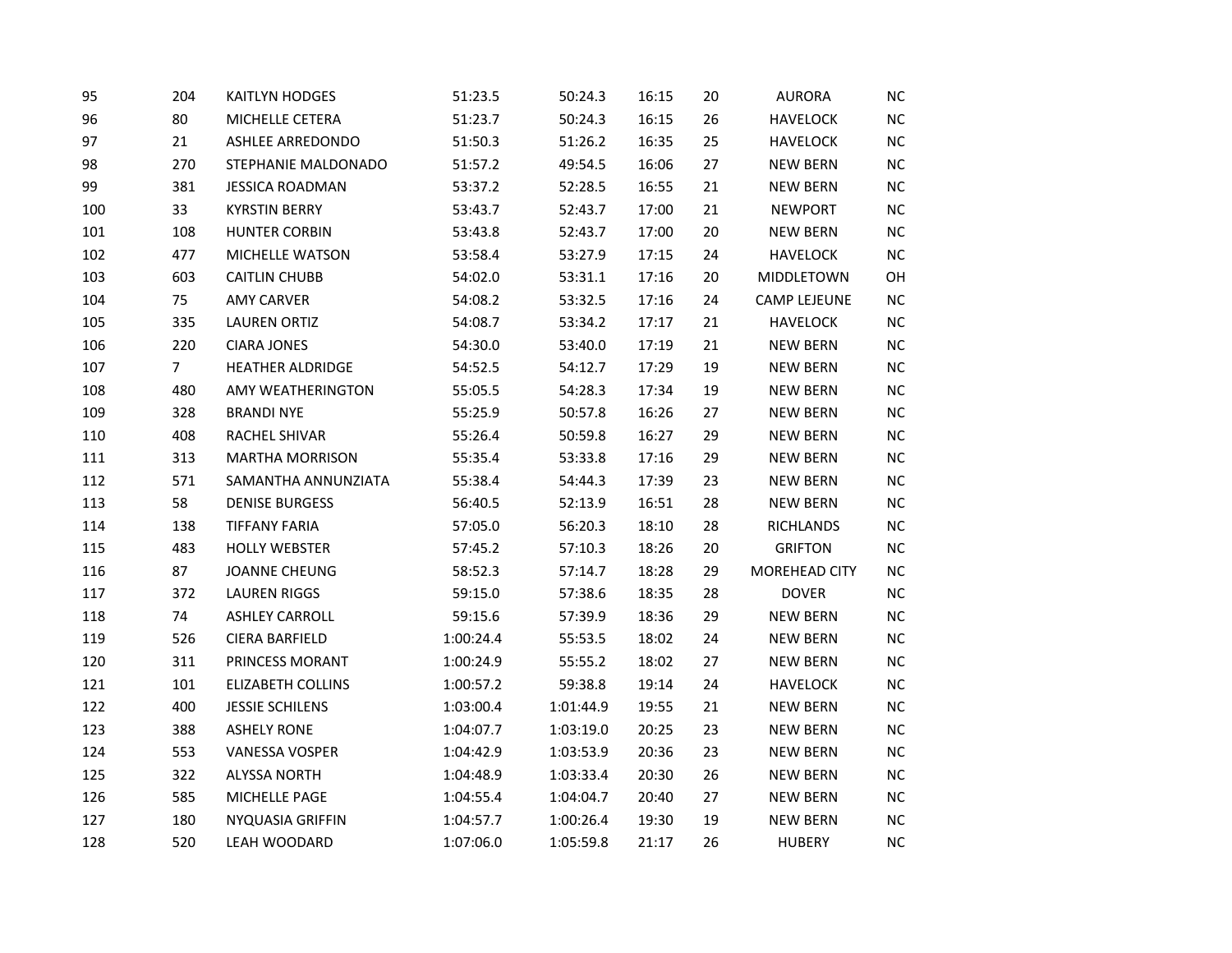| 129 | 214 | AMBER IVASCU        | 1:07:06.0 | 1:06:00.0 | 21:17 | 24 | <b>HUBERT</b> | NC.       |
|-----|-----|---------------------|-----------|-----------|-------|----|---------------|-----------|
| 130 | 398 | KATIE SCARFPIN      | 1:07:35.8 | 1:05:48.7 | 21:14 | 28 | NEW BERN      | NC.       |
| 131 | 416 | <b>RUTHANN SLSS</b> | 1:08:01.2 | 1:03:05.2 | 20:21 | 26 | NFW BFRN      | NC.       |
| 132 | 433 | <b>REAGAN STUDY</b> | 1:08:01.5 | 1:03:05.0 | 20:21 | 26 | NEW BERN      | <b>NC</b> |
| 133 | 432 | <b>CASEY STUDY</b>  | 1:08:01.5 | 1:03:05.3 | 20:21 | 25 | NEW BERN      | NC.       |

# **FEMALE 30 - 39**<br>Place Rib # Name

| Place | Bib# | Name                         | <b>Official Time</b> | Chip Time | Pace  | Age | City                | State     |
|-------|------|------------------------------|----------------------|-----------|-------|-----|---------------------|-----------|
| 1     | 521  | <b>HEATHER WILMAN</b>        | 26:44.1              | 26:35.8   | 8:35  | 39  | <b>NEW BERN</b>     | <b>NC</b> |
| 2     | 244  | <b>KORIN LEFFLER</b>         | 28:27.7              | 28:19.0   | 9:08  | 34  | <b>NEW BERN</b>     | NC        |
| 3     | 247  | <b>DANIELLE LENT</b>         | 29:52.1              | 29:45.6   | 9:36  | 38  | <b>JACKSONVILLE</b> | NC.       |
| 4     | 314  | <b>SANDY MOTLEY</b>          | 29:59.5              | 29:47.1   | 9:36  | 31  | <b>NEW BERN</b>     | <b>NC</b> |
| 5     | 326  | <b>JESSICA NUNLEY</b>        | 30:01.7              | 29:32.1   | 9:32  | 33  | <b>TRENT WOODS</b>  | <b>NC</b> |
| 6     | 17   | <b>MELANIE ANGE</b>          | 30:29.1              | 30:01.9   | 9:41  | 30  | <b>ADVANCE</b>      | NC        |
| 7     | 103  | <b>JULIE COMARDELLE</b>      | 30:33.2              | 30:04.5   | 9:42  | 35  | <b>GRANTSBORO</b>   | NC        |
| 8     | 502  | <b>CHYVONNE WINSLOW</b>      | 31:00.6              | 30:43.1   | 9:55  | 35  | NEW BERN            | <b>NC</b> |
| 9     | 32   | <b>ROBYN BERG</b>            | 31:36.3              | 31:31.3   | 10:10 | 38  | <b>HAVELOCK</b>     | NC        |
| 10    | 100  | <b>AMANDA COLLINS</b>        | 31:36.7              | 30:32.2   | 9:51  | 30  | <b>NEW BERN</b>     | <b>NC</b> |
| 11    | 233  | <b>CRYSTAL LANDERS</b>       | 31:37.3              | 30:57.3   | 9:59  | 36  | <b>BEULAVILLE</b>   | NC        |
| 12    | 536  | <b>JAN REQUENA</b>           | 31:38.9              | 31:04.2   | 10:01 | 39  | <b>NEW BERN</b>     | <b>NC</b> |
| 13    | 63   | <b>NELDA CALES</b>           | 32:18.6              | 31:42.4   | 10:14 | 38  | <b>NEW BERN</b>     | NC        |
| 14    | 484  | <b>ASHLEY WEEKS</b>          | 32:26.2              | 31:07.5   | 10:02 | 30  | <b>NEW BERN</b>     | NC.       |
| 15    | 283  | <b>ALEXIS MCCAMBRY</b>       | 32:47.3              | 32:35.5   | 10:31 | 34  | <b>VANCEBORO</b>    | NC        |
| 16    | 290  | <b>MONICA MCINTOSH</b>       | 32:52.5              | 32:22.2   | 10:26 | 33  | <b>NEW BERN</b>     | <b>NC</b> |
| 17    | 492  | <b>JENNIFER WIGGS</b>        | 33:03.7              | 32:37.3   | 10:31 | 32  | <b>NEW BERN</b>     | NC.       |
| 18    | 601  | <b>ELIZABETH GILLIS</b>      | 33:12.0              | 32:15.0   | 10:24 | 32  | <b>BEAUFORT</b>     | <b>NC</b> |
| 19    | 199  | <b>MARIE HERNANDEZ</b>       | 33:22.2              | 32:24.6   | 10:27 | 35  | <b>NEW BERN</b>     | NC        |
| 20    | 387  | ANDREA ROMKOWSKE             | 33:22.9              | 32:48.9   | 10:35 | 35  | <b>NEW BERN</b>     | <b>NC</b> |
| 21    | 105  | STEPHANIE COOMBE             | 33:28.3              | 32:41.7   | 10:33 | 33  | <b>NEW BERN</b>     | NC.       |
| 22    | 430  | <b>SHANNA STEVENS</b>        | 33:28.4              | 32:43.1   | 10:33 | 31  | <b>NEW BERN</b>     | NC        |
| 23    | 248  | <b>SHARON LEONARD</b>        | 33:38.0              | 33:30.0   | 10:48 | 31  | <b>CAMP LEJEUNE</b> | NC.       |
| 24    | 159  | <b>MONICA GIBBS</b>          | 33:40.8              | 33:22.9   | 10:46 | 38  | <b>NEW BERN</b>     | NC        |
| 25    | 426  | <b>CHRISTIE STARKWEATHER</b> | 34:32.3              | 34:07.8   | 11:00 | 38  | <b>NEW BERN</b>     | <b>NC</b> |
| 26    | 371  | <b>DANA RIDDICK</b>          | 34:37.8              | 33:57.1   | 10:57 | 39  | <b>NEW BERN</b>     | NC        |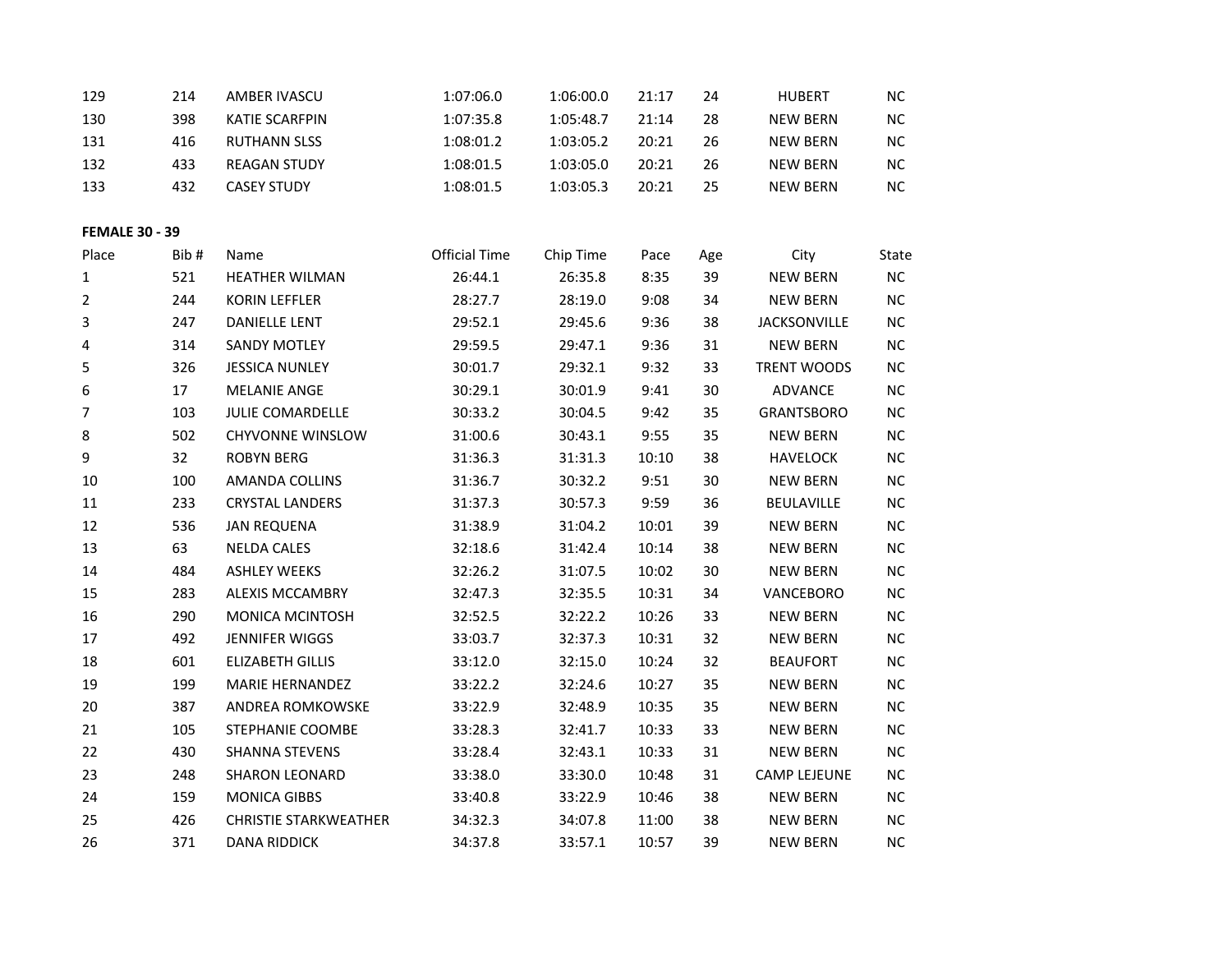| 27 | 449 | <b>JAMIE THOMPSON</b>     | 34:38.1 | 33:56.9 | 10:57 | 30 | <b>NEW BERN</b>  | NC         |
|----|-----|---------------------------|---------|---------|-------|----|------------------|------------|
| 28 | 61  | <b>GENELLE BUTZ</b>       | 34:41.0 | 33:57.2 | 10:57 | 36 | <b>NEW BERN</b>  | NC         |
| 29 | 451 | <b>HEATHER THORNBURG</b>  | 35:21.0 | 35:01.9 | 11:18 | 39 | <b>NEW BERN</b>  | ${\sf NC}$ |
| 30 | 35  | REGINA BETANCOURT         | 35:46.8 | 35:08.3 | 11:20 | 38 | <b>NEW BERN</b>  | NC         |
| 31 | 560 | <b>DERREK BELL</b>        | 36:13.2 | 35:30.2 | 11:27 | 31 | <b>NEW BERN</b>  | NC         |
| 32 | 569 | <b>CANDICE BUTLER</b>     | 36:33.8 | 35:37.7 | 11:29 | 32 | <b>NEW BERN</b>  | <b>NC</b>  |
| 33 | 146 | <b>JESSICA FORTESCUE</b>  | 36:39.4 | 35:58.9 | 11:36 | 39 | <b>NEW BERN</b>  | $NC$       |
| 34 | 299 | <b>CHERISE MILBURN</b>    | 36:51.7 | 36:33.7 | 11:47 | 38 | <b>NEW BERN</b>  | NC         |
| 35 | 417 | <b>KARI SMALL</b>         | 37:18.2 | 36:48.1 | 11:52 | 37 | <b>HAVELOCK</b>  | ${\sf NC}$ |
| 36 | 595 | <b>APRIL DURNING</b>      | 37:33.6 | 35:35.6 | 11:29 | 37 | <b>NEW BERN</b>  | NC         |
| 37 | 523 | <b>TAMARIS HIDALGO</b>    | 38:06.7 | 36:44.2 | 11:51 | 34 | <b>NEWPORT</b>   | NC         |
| 38 | 470 | <b>BETHANY VUOLO</b>      | 38:10.3 | 36:46.6 | 11:52 | 36 | <b>NEW BERN</b>  | $NC$       |
| 39 | 191 | REBECCA HARROLD           | 38:19.3 | 38:05.5 | 12:17 | 36 | <b>NEW BERN</b>  | ${\sf NC}$ |
| 40 | 455 | <b>APRIL TRIPP</b>        | 38:52.7 | 38:30.1 | 12:25 | 39 | <b>COVE CITY</b> | $NC$       |
| 41 | 169 | SHERRI GOODWIN            | 39:28.0 | 39:09.6 | 12:38 | 39 | TRENT WOODS      | NC         |
| 42 | 225 | SAMANTHA KEMSKE           | 40:30.9 | 38:45.2 | 12:30 | 37 | <b>NEW BERN</b>  | ${\sf NC}$ |
| 43 | 155 | <b>JADEEN FUENTES</b>     | 40:34.8 | 40:30.5 | 13:04 | 32 | <b>NEW BERN</b>  | NC         |
| 44 | 152 | <b>ERICA FREEMAN</b>      | 41:00.3 | 40:33.8 | 13:05 | 39 | <b>HAVELOCK</b>  | $NC$       |
| 45 | 592 | <b>PAGE MILLS</b>         | 41:18.3 | 40:24.6 | 13:02 | 32 | <b>NEW BERN</b>  | ${\sf NC}$ |
| 46 | 266 | <b>ERIN LYNCH</b>         | 41:50.6 | 41:20.5 | 13:20 | 39 | HAVELOCK         | ${\sf NC}$ |
| 47 | 532 | <b>INGER GLOVER</b>       | 42:02.2 | 41:34.2 | 13:25 | 38 | MAYSVILLE        | $NC$       |
| 48 | 445 | NIDIA TENORIO             | 42:25.4 | 40:33.6 | 13:05 | 36 | <b>HAVELOCK</b>  | NC         |
| 49 | 364 | <b>LEAH RAMBO</b>         | 43:21.9 | 42:20.7 | 13:39 | 30 | <b>NEWPORT</b>   | ${\sf NC}$ |
| 50 | 452 | <b>KRISTEN TINSLEY</b>    | 43:34.9 | 43:04.3 | 13:54 | 35 | VANCEBORO        | NC         |
| 51 | 423 | <b>BECKY STALCUP</b>      | 44:13.4 | 43:42.1 | 14:06 | 34 | <b>TRENTON</b>   | NC         |
| 52 | 407 | <b>BRITTNAY SHIMINSKI</b> | 44:13.7 | 42:47.4 | 13:48 | 39 | <b>NEW BERN</b>  | ${\sf NC}$ |
| 53 | 467 | <b>JENNIFER VANOVER</b>   | 44:14.0 | 42:47.8 | 13:48 | 37 | <b>HAVELOCK</b>  | NC         |
| 54 | 249 | AMA FA LEWIS              | 44:14.7 | 43:35.3 | 14:04 | 35 | SWANSBORO        | $NC$       |
| 55 | 341 | <b>JENNIFER PEPIN</b>     | 44:26.6 | 43:36.8 | 14:04 | 34 | <b>NEW BERN</b>  | ${\sf NC}$ |
| 56 | 386 | <b>HEATHER ROGERS</b>     | 44:27.2 | 43:38.1 | 14:05 | 30 | <b>NEW BERN</b>  | ${\sf NC}$ |
| 57 | 139 | <b>STACY FERRARI</b>      | 44:28.5 | 44:08.0 | 14:14 | 31 | <b>NEW BERN</b>  | NC         |
| 58 | 447 | <b>LINNEA THEISEN</b>     | 44:28.5 | 44:08.4 | 14:14 | 33 | <b>NEW BERN</b>  | <b>NC</b>  |
| 59 | 438 | <b>LEANN SWANGER</b>      | 45:02.9 | 44:08.2 | 14:14 | 32 | <b>NEW BERN</b>  | NC         |
| 60 | 132 | <b>ASHLEY ELLER</b>       | 45:03.0 | 44:07.9 | 14:14 | 31 | <b>NEW BERN</b>  | NC         |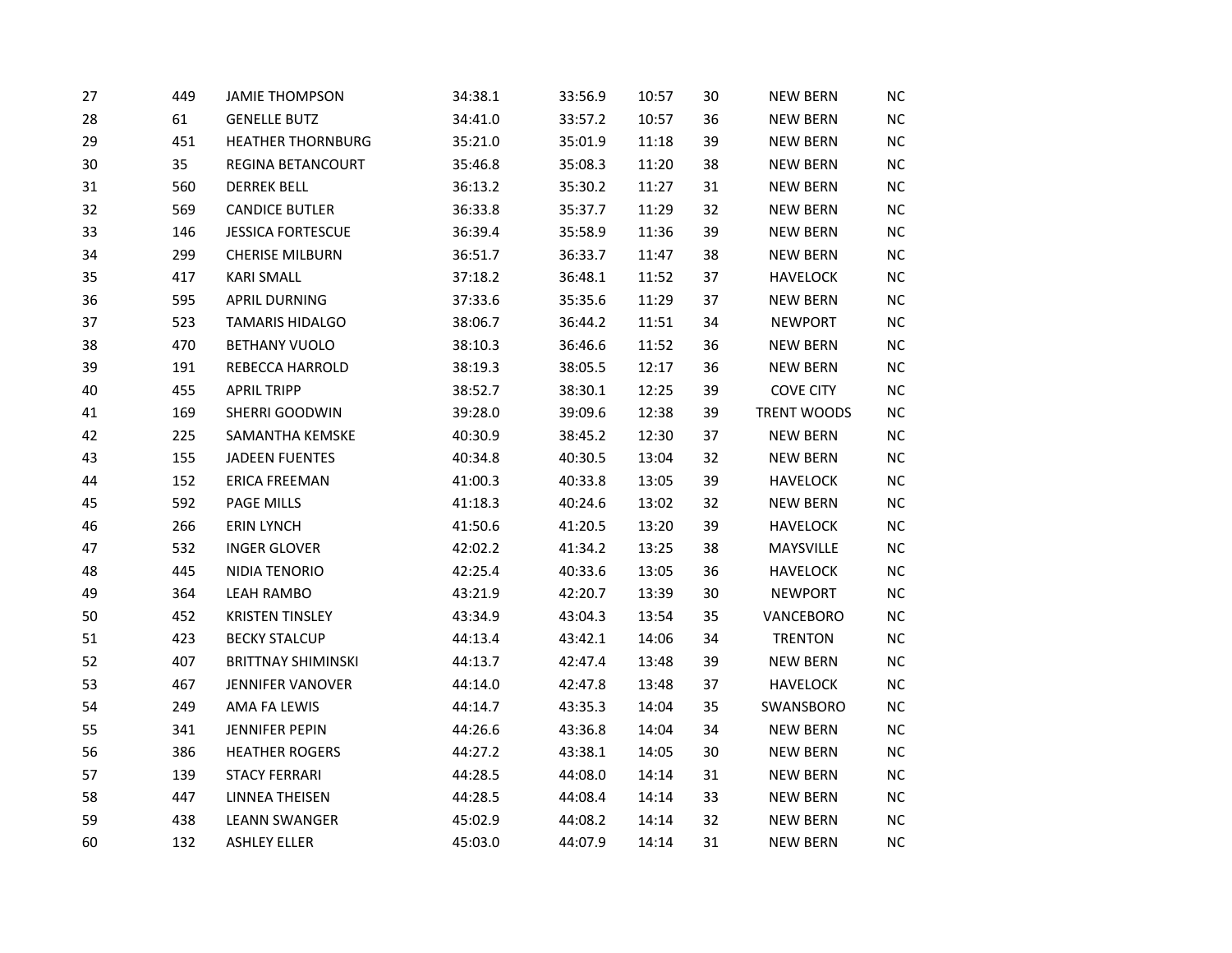| 61 | 160 | <b>ELIZABETH GIBSON</b>  | 45:11.1 | 44:58.1 | 14:30 | 33 | <b>NEW BERN</b>  | <b>NC</b>  |
|----|-----|--------------------------|---------|---------|-------|----|------------------|------------|
| 62 | 291 | <b>AMBER MCKINNEY</b>    | 46:10.4 | 44:51.0 | 14:28 | 32 | <b>NEW BERN</b>  | <b>NC</b>  |
| 63 | 234 | <b>JACKIE LANG</b>       | 46:28.9 | 45:56.5 | 14:49 | 32 | <b>NEW BERN</b>  | NC         |
| 64 | 115 | MORGAN CUMBO             | 46:30.4 | 45:10.2 | 14:34 | 32 | <b>NEW BERN</b>  | ${\sf NC}$ |
| 65 | 392 | MELISSA ROTHMAN          | 47:55.6 | 47:07.8 | 15:12 | 33 | <b>HAVELOCK</b>  | <b>NC</b>  |
| 66 | 446 | <b>ANDREA TERRY</b>      | 48:58.9 | 47:46.0 | 15:25 | 34 | <b>NEW BERN</b>  | <b>NC</b>  |
| 67 | 275 | THERESE MARIN            | 49:02.2 | 47:28.8 | 15:19 | 36 | <b>NEW BERN</b>  | $NC$       |
| 68 | 194 | <b>STACI HARTLEY</b>     | 49:11.4 | 48:01.2 | 15:29 | 36 | <b>NEW BERN</b>  | ${\sf NC}$ |
| 69 | 187 | ANNA HARRELL             | 49:54.6 | 48:56.5 | 15:47 | 32 | <b>NEWPORT</b>   | NC         |
| 70 | 505 | <b>JESSICA WOLFE</b>     | 49:54.8 | 48:56.3 | 15:47 | 30 | <b>CLAYTON</b>   | NC         |
| 71 | 434 | <b>ASHLEY SUSEN</b>      | 50:38.0 | 49:03.4 | 15:49 | 34 | <b>NEWPORT</b>   | $\sf NC$   |
| 72 | 276 | <b>ANGIE SHUMAN</b>      | 50:39.4 | 49:57.7 | 16:07 | 39 | <b>NEW BERN</b>  | NC         |
| 73 | 261 | SHAUNA LOUDERMILK        | 50:40.9 | 49:58.2 | 16:07 | 37 | <b>NEW BERN</b>  | NC         |
| 74 | 563 | <b>CRYSTAL ODHAM</b>     | 50:48.5 | 50:05.6 | 16:09 | 39 | <b>NEW BERN</b>  | <b>NC</b>  |
| 75 | 53  | <b>JENNIFER BRUNSON</b>  | 51:18.4 | 50:40.7 | 16:21 | 37 | <b>NEW BERN</b>  | NC         |
| 76 | 8   | <b>JESSIE ALDRIDGE</b>   | 51:22.9 | 50:08.6 | 16:10 | 37 | <b>NEW BERN</b>  | NC         |
| 77 | 84  | KATHLEEN CHAPMAN         | 51:34.1 | 50:46.6 | 16:23 | 34 | <b>NEW BERN</b>  | ${\sf NC}$ |
| 78 | 307 | <b>TIFFANY MILLIRON</b>  | 51:41.4 | 50:35.5 | 16:19 | 34 | <b>NEW BERN</b>  | NC         |
| 79 | 525 | <b>TRACI BRINKLEY</b>    | 51:58.9 | 50:22.8 | 16:15 | 30 | <b>NEW BERN</b>  | $NC$       |
| 80 | 251 | NICOLE LEWIS             | 52:52.2 | 51:58.3 | 16:46 | 30 | <b>NEWPORT</b>   | <b>NC</b>  |
| 81 | 356 | <b>JESSICA PORCHERON</b> | 53:58.9 | 52:28.3 | 16:55 | 33 | JACKSONVILLE     | NC         |
| 82 | 385 | <b>DIANA ROBERTSON</b>   | 54:20.1 | 52:29.2 | 16:56 | 34 | <b>HAVELOCK</b>  | NC         |
| 83 | 12  | <b>JESSICA ANDERSON</b>  | 54:26.6 | 53:35.6 | 17:17 | 30 | MERRITT          | <b>NC</b>  |
| 84 | 494 | <b>JANE WILLIAMS</b>     | 54:27.6 | 53:20.9 | 17:12 | 38 | <b>BRIDGETON</b> | NC         |
| 85 | 362 | <b>AMY RAINS</b>         | 54:27.7 | 53:20.8 | 17:12 | 38 | ERNUL            | NC         |
| 86 | 493 | <b>AMY WILLIAMS</b>      | 55:05.3 | 54:28.5 | 17:34 | 39 | <b>NEW BERN</b>  | <b>NC</b>  |
| 87 | 208 | <b>KILEY HOPPE</b>       | 55:35.9 | 54:32.6 | 17:35 | 34 | <b>NEWPORT</b>   | NC         |
| 88 | 393 | KATHLEEN SAMUELS         | 56:01.4 | 54:29.9 | 17:35 | 34 | <b>HAVELOCK</b>  | $NC$       |
| 89 | 116 | <b>EMILY CUNDIFF</b>     | 56:08.1 | 55:23.0 | 17:52 | 35 | <b>HUBERT</b>    | <b>NC</b>  |
| 90 | 316 | <b>JAMIE MURPHY</b>      | 57:07.0 | 55:41.8 | 17:58 | 38 | <b>NEW BERN</b>  | ${\sf NC}$ |
| 91 | 48  | <b>JESSICA BRINSON</b>   | 57:07.2 | 55:41.6 | 17:58 | 35 | <b>NEW BERN</b>  | NC         |
| 92 | 594 | <b>EVANGELINA HOWELL</b> | 57:43.6 | 56:10.1 | 18:07 | 30 | <b>NEW BERN</b>  | <b>NC</b>  |
| 93 | 73  | STEPHANIE CARPENTER      | 57:43.8 | 56:10.3 | 18:07 | 31 | <b>HAVELOCK</b>  | NC         |
| 94 | 164 | <b>LATOYA GOLDEN</b>     | 57:46.3 | 57:12.9 | 18:27 | 32 | <b>NEW BERN</b>  | NC         |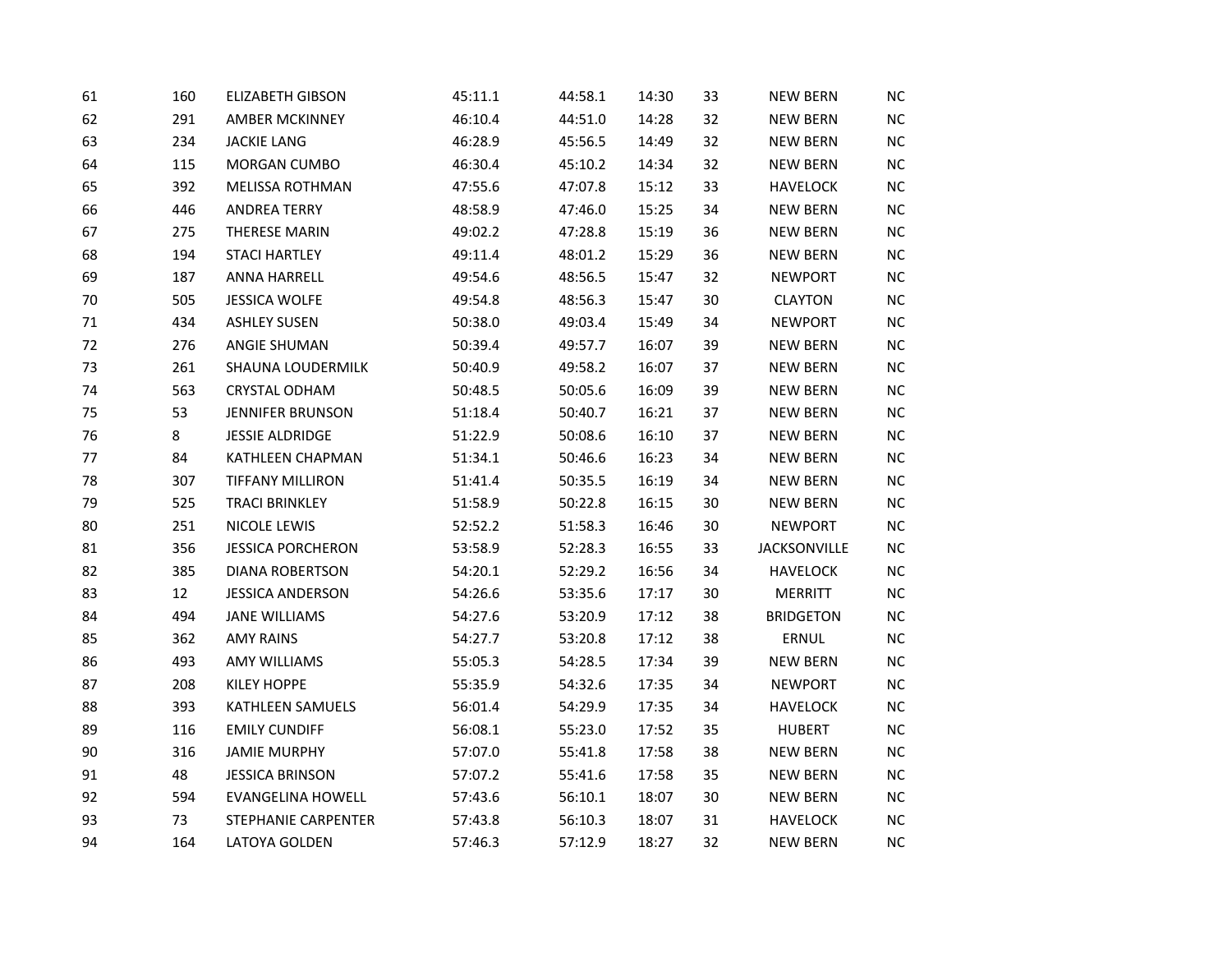| 95                    | 79   | <b>BETHANY CESARO</b>   | 57:54.0              | 56:15.9   | 18:09 | 33  | <b>NEW BERN</b>    | <b>NC</b>  |
|-----------------------|------|-------------------------|----------------------|-----------|-------|-----|--------------------|------------|
| 96                    | 148  | <b>COURTNEY FOUST</b>   | 59:16.6              | 57:45.1   | 18:38 | 30  | <b>HOLLY RIDGE</b> | NC         |
| 97                    | 231  | <b>KIM KRUGER</b>       | 1:00:19.9            | 59:09.1   | 19:05 | 35  | <b>NEW BERN</b>    | NC         |
| 98                    | 489  | THOUELMM WESLEY         | 1:00:21.2            | 55:52.1   | 18:01 | 30  | <b>NEW BERN</b>    | NC         |
| 99                    | 468  | <b>ALEXIS VIDAURRI</b>  | 1:01:07.2            | 59:24.0   | 19:10 | 37  | <b>NEW BERN</b>    | $\sf NC$   |
| 100                   | 420  | <b>KEITHA SMNER</b>     | 1:01:26.9            | 56:47.9   | 18:19 | 33  | <b>NEW BERN</b>    | NC         |
| 101                   | 597  | <b>ALEXIS BULVA</b>     | 1:01:58.0            | 1:00:09.7 | 19:24 | 31  | <b>HAVELOCK</b>    | ${\sf NC}$ |
| 102                   | 496  | <b>MAGGIE WILLIAMS</b>  | 1:02:46.9            | 1:01:05.8 | 19:42 | 38  | <b>HAVELOCK</b>    | NC         |
| 103                   | 174  | <b>SARA GRAVES</b>      | 1:02:55.3            | 1:01:19.5 | 19:47 | 32  | <b>RICHLANDS</b>   | <b>NC</b>  |
| 104                   | 39   | <b>LEANNE BOOTH</b>     | 1:02:58.1            | 1:01:17.3 | 19:46 | 36  | <b>NEW BERN</b>    | ${\sf NC}$ |
| 105                   | 475  | <b>VANESSA WATKINS</b>  | 1:04:01.0            | 1:03:01.9 | 20:20 | 31  | SWANSBORO          | $\sf NC$   |
| 106                   | 95   | <b>TERRI CLARK</b>      | 1:04:55.3            | 1:00:19.2 | 19:27 | 31  | <b>NEW BERN</b>    | NC         |
|                       |      |                         |                      |           |       |     |                    |            |
| <b>FEMALE 40 - 49</b> |      |                         |                      |           |       |     |                    |            |
| Place                 | Bib# | Name                    | <b>Official Time</b> | Chip Time | Pace  | Age | City               | State      |
| $1\,$                 | 318  | MICHELLE NEID           | 29:01.8              | 28:52.7   | 9:19  | 40  | <b>NEW BERN</b>    | ${\sf NC}$ |
| $\overline{2}$        | 72   | <b>MISSY CARPENTER</b>  | 31:00.6              | 30:42.8   | 9:54  | 44  | <b>NEW BERN</b>    | NC         |
| 3                     | 415  | <b>VICKIE SINGLETON</b> | 32:02.3              | 31:50.2   | 10:16 | 42  | <b>NEW BERN</b>    | NC         |
| 4                     | 37   | MICHELLE BOLLMAN        | 32:02.7              | 31:48.4   | 10:15 | 46  | <b>NEW BERN</b>    | NC         |
| 5                     | 359  | <b>SHERRY PRIDGEN</b>   | 32:20.4              | 32:12.1   | 10:23 | 49  | <b>BEAUFORT</b>    | ${\sf NC}$ |
| 6                     | 107  | <b>AMY COOPER</b>       | 32:40.1              | 32:04.0   | 10:21 | 43  | <b>NEW BERN</b>    | NC         |
| $\overline{7}$        | 519  | CARMELLA TALAVERAPIKE   | 33:51.5              | 33:39.1   | 10:51 | 47  | POLLOCKSVILLE      | NC         |
| $\bf 8$               | 254  | <b>WENDY LITTRELL</b>   | 34:31.5              | 33:53.9   | 10:56 | 47  | <b>HAVELOCK</b>    | NC         |
| 9                     | 158  | <b>CHRISTY GETTINGS</b> | 35:47.0              | 35:08.4   | 11:20 | 40  | <b>NEW BERN</b>    | <b>NC</b>  |
| 10                    | 57   | <b>AMY BURDULIS</b>     | 37:02.0              | 35:50.4   | 11:34 | 40  | <b>NEW BERN</b>    | NC         |
| 11                    | 442  | <b>STEPHANIE TAYLOR</b> | 37:05.9              | 36:41.0   | 11:50 | 45  | <b>NEW BERN</b>    | $NC$       |
| 12                    | 317  | <b>SHANNON NABER</b>    | 38:22.4              | 38:09.7   | 12:18 | 42  | <b>NEW BERN</b>    | NC         |
| 13                    | 49   | <b>KELLY BRINSON</b>    | 38:39.4              | 37:23.5   | 12:04 | 43  | <b>NEW BERN</b>    | $NC$       |
| 14                    | 172  | <b>ANDI GRANT</b>       | 40:41.5              | 40:20.4   | 13:01 | 47  | <b>NEW BERN</b>    | ${\sf NC}$ |
| 15                    | 173  | <b>ANDI GRANT</b>       | 40:42.0              | 40:20.7   | 13:01 | 47  | <b>NEW BERN</b>    | NC         |
| 16                    | 583  | KATHRYN LANDRUM         | 40:42.5              | 40:04.5   | 12:55 | 44  | JACKSONVILLE       | <b>NC</b>  |
| 17                    | 162  | <b>ROBIN GIBSON</b>     | 41:55.7              | 40:59.3   | 13:13 | 47  | VANCEBORO          | NC         |
| 18                    | 201  | SARAH HERRMANN          | 45:31.5              | 44:19.9   | 14:18 | 49  | <b>NEW BERN</b>    | NC         |
| 19                    | 129  | <b>DANIELLE DRAUT</b>   | 45:35.5              | 44:16.7   | 14:17 | 47  | <b>NEW BERN</b>    | NC         |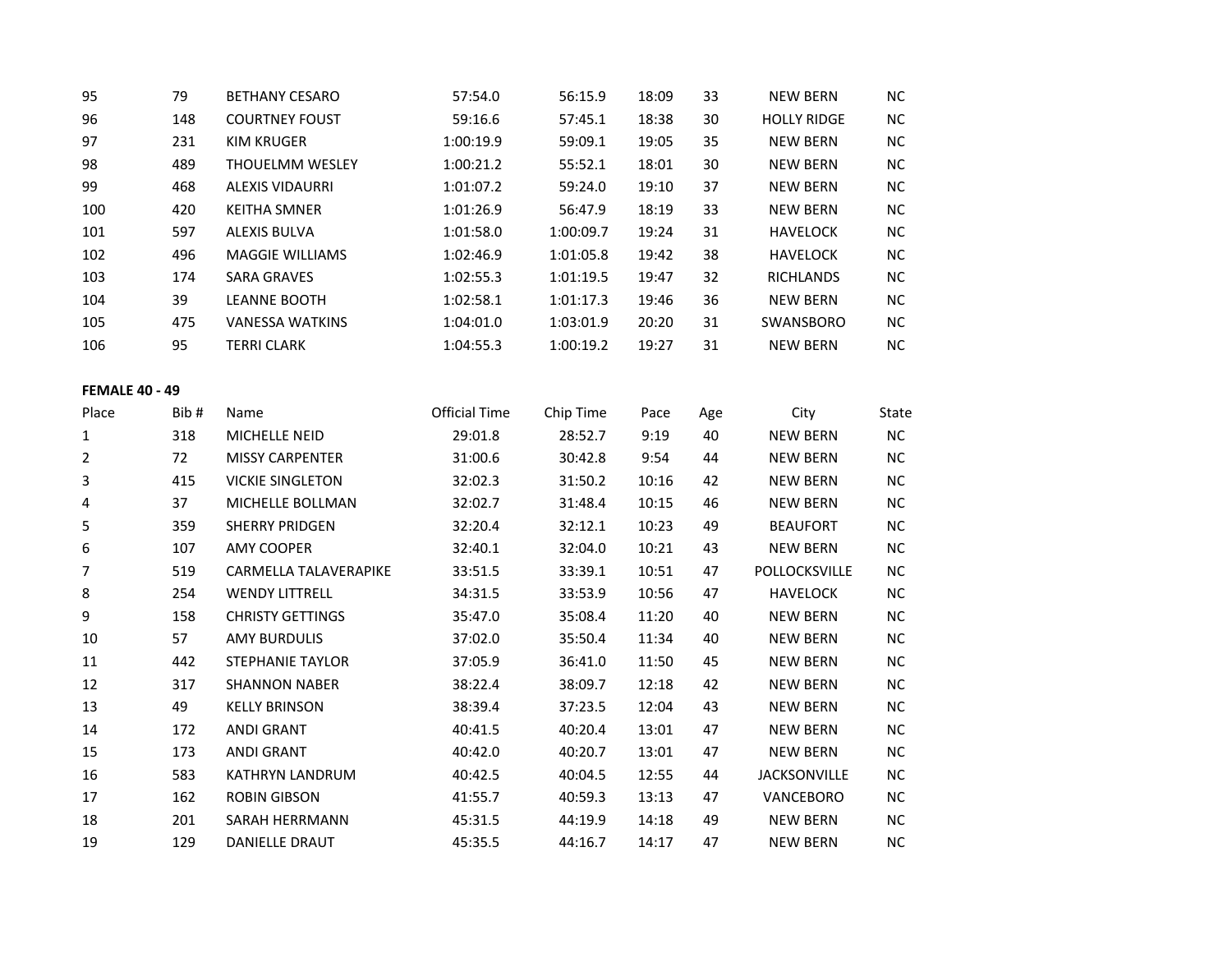| 20                             | 9    | TRICIA ALEXANDER            | 46:25.2              | 45:46.7   | 14:46 | 41        | <b>JACKSONVILLE</b> | NC         |
|--------------------------------|------|-----------------------------|----------------------|-----------|-------|-----------|---------------------|------------|
| 21                             | 348  | <b>ANNA PIPER</b>           | 50:23.3              | 49:44.4   | 16:03 | 40        | WILMINGTON          | <b>NC</b>  |
| 22                             | 67   | <b>EMILY GOWDY CANADY</b>   | 51:43.9              | 51:02.2   | 16:28 | 40        | <b>NEW BERN</b>     | NC         |
| 23                             | 546  | RACHEL LEINBACH             | 51:47.8              | 51:33.3   | 16:38 | 42        | <b>NEW BERN</b>     | $NC$       |
| 24                             | 42   | JENNIFER BRADLEY            | 51:59.8              | 50:23.2   | 16:15 | 48        | <b>NEW BERN</b>     | <b>NC</b>  |
| 25                             | 383  | PATRICIA ROADMAN            | 53:37.3              | 52:34.6   | 16:57 | 46        | <b>NEW BERN</b>     | <b>NC</b>  |
| 26                             | 321  | <b>MARY NIX</b>             | 54:20.1              | 52:30.1   | 16:56 | 49        | <b>HAVELOCK</b>     | $NC$       |
| 27                             | 377  | PAMELA RINGER               | 54:51.8              | 54:11.6   | 17:29 | 41        | <b>NEW BERN</b>     | <b>NC</b>  |
| 28                             | 481  | ROSA WEATHERINGTON          | 55:05.2              | 54:27.9   | 17:34 | 46        | <b>NEW BERN</b>     | $NC$       |
| 29                             | 406  | <b>JEAN SHANDS</b>          | 56:08.5              | 55:23.2   | 17:52 | 42        | <b>NEW BERN</b>     | NC         |
| 30                             | 572  | <b>KARRIE TREBBE</b>        | 58:08.6              | 57:05.2   | 18:25 | 45        | POLLOCKSVILLE       | <b>NC</b>  |
| 31                             | 207  | DORA HOOVER                 | 58:29.7              | 53:54.9   | 17:23 | 41        | <b>NEW BERN</b>     | <b>NC</b>  |
| 32                             | 437  | THERESA SUTTON              | 59:12.3              | 57:30.6   | 18:33 | 48        | <b>NEW BERN</b>     | $NC$       |
| 33                             | 282  | <b>TAMM MCAFEE</b>          | 59:58.7              | 55:35.0   | 17:56 | 44        | <b>NEW BERN</b>     | <b>NC</b>  |
| 34                             | 284  | LAURA MCCAMY                | 1:00:19.7            | 59:08.1   | 19:05 | 46        | <b>NEW BERN</b>     | ${\sf NC}$ |
| 35                             | 401  | <b>JULIE SCHILENS</b>       | 1:03:00.4            | 1:01:45.7 | 19:55 | 44        | <b>NEW BERN</b>     | $NC$       |
| 36                             | 338  | <b>HEATHER PARRISH</b>      | 1:04:01.4            | 1:03:01.8 | 20:20 | 44        | <b>NEW BERN</b>     | <b>NC</b>  |
| 37                             | 277  | <b>CHRISTINA MATHIAS</b>    | 1:06:48.5            | 1:02:15.5 | 20:05 | 44        | <b>NEW BERN</b>     | $NC$       |
| 38                             | 170  | <b>DAWN GRADY</b>           | 1:07:36.3            | 1:05:49.3 | 21:14 | 44        | <b>NEW BERN</b>     | NC         |
| 39                             | 221  | <b>MEAGAN JONES</b>         | 1:08:01.4            | 1:02:59.6 | 20:19 | 49        | <b>NEW BERN</b>     | <b>NC</b>  |
|                                |      |                             |                      |           |       |           |                     |            |
| <b>FEMALE 50 - 59</b><br>Place | Bib# | Name                        | <b>Official Time</b> | Chip Time | Pace  |           | City                | State      |
| 1                              | 237  | <b>JULIE LARICK</b>         | 26:24.4              | 26:07.1   | 8:25  | Age<br>53 | <b>NEW BERN</b>     | ${\sf NC}$ |
| $\overline{2}$                 | 26   | PATTYE BAGSHAW              | 27:24.5              | 27:17.8   | 8:48  | 51        | <b>NEW BERN</b>     | $NC$       |
| 3                              | 429  | <b>KAREN STEPONKUS</b>      | 33:08.4              | 31:48.8   | 10:15 | 53        | <b>NEW BERN</b>     | NC         |
| 4                              | 171  | <b>CONNIE GRAHAM</b>        | 33:51.4              | 33:38.3   | 10:51 | 56        | <b>TRENTON</b>      | ${\sf NC}$ |
| 5                              | 259  | REBECCA LONG                | 35:10.6              | 34:32.2   | 11:08 | 58        | <b>NEW BERN</b>     | $NC$       |
| $\boldsymbol{6}$               | 184  | <b>BETTY HAMBY</b>          | 35:24.3              | 35:02.1   | 11:18 | 52        | <b>NEW BERN</b>     | <b>NC</b>  |
| $\overline{7}$                 | 227  | <b>STACY KNUPP-TOURIGNY</b> | 39:16.7              | 38:39.3   | 12:28 | 53        | <b>NEW BERN</b>     | NC         |
| $\bf 8$                        | 373  | <b>KIM RIKARD</b>           | 42:20.3              | 40:21.6   | 13:01 | 54        | <b>NEW BERN</b>     | $NC$       |
| 9                              | 329  | DARLENE OAKLEY              | 44:38.7              | 43:58.7   | 14:11 | 55        | GREENVILLE          | <b>NC</b>  |
| 10                             | 293  | <b>GINNY MCKINNEY</b>       | 46:12.3              | 44:52.9   | 14:28 | 51        | <b>NEW BERN</b>     | NC         |
| 11                             | 555  | <b>SUSAN HARRINGTON</b>     | 51:49.0              | 51:35.9   | 16:38 | 50        | <b>COVE CITY</b>    | NC         |
|                                |      |                             |                      |           |       |           |                     |            |